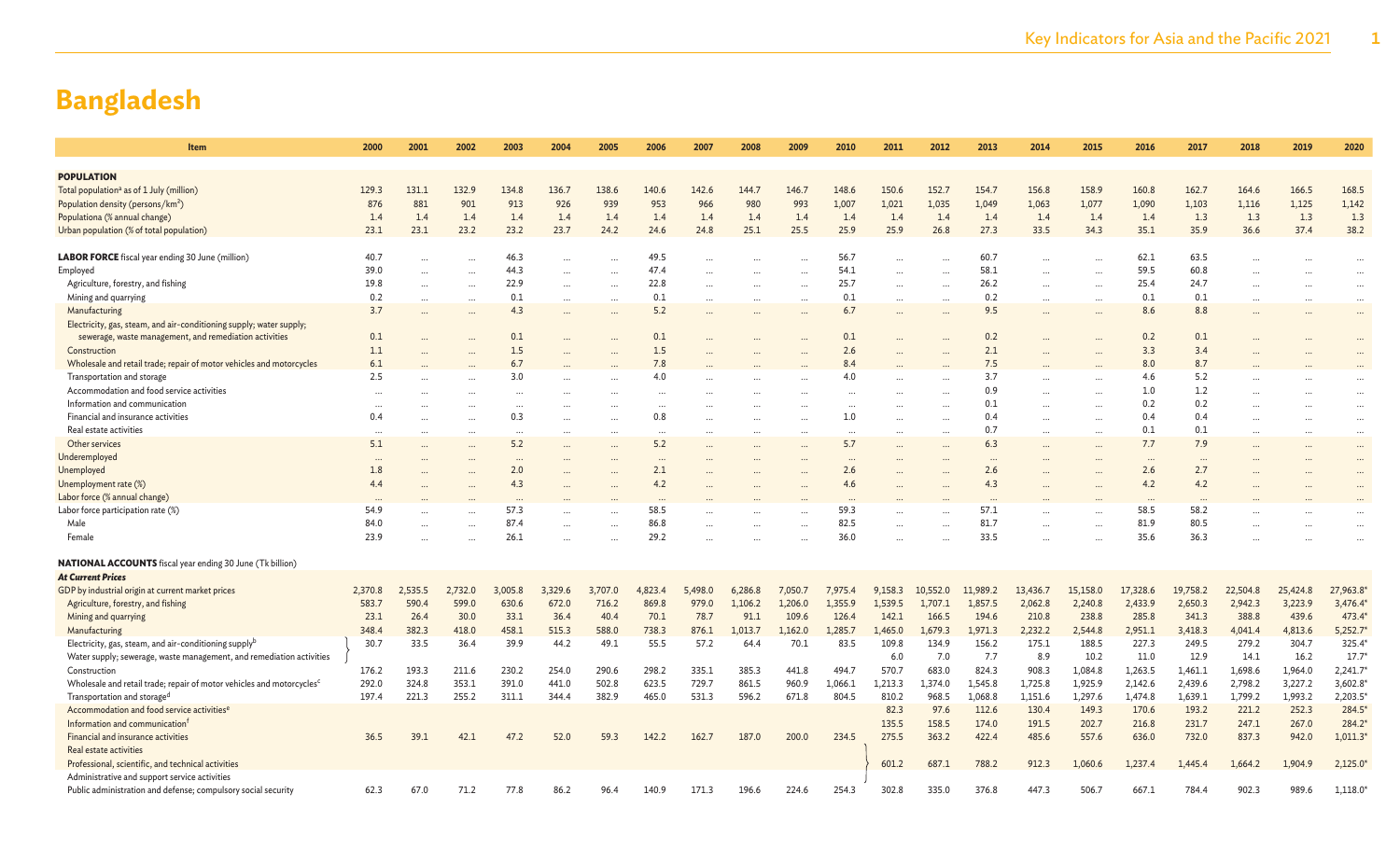| <b>Item</b>                                                        | 2000              | 2001              | 2002              | 2003                 | 2004      | 2005               | 2006              | 2007     | 2008    | 2009      | 2010    | 2011           | 2012           | 2013              | 2014              | 2015           | 2016           | 2017                | 2018                | 2019                 | 2020            |
|--------------------------------------------------------------------|-------------------|-------------------|-------------------|----------------------|-----------|--------------------|-------------------|----------|---------|-----------|---------|----------------|----------------|-------------------|-------------------|----------------|----------------|---------------------|---------------------|----------------------|-----------------|
|                                                                    |                   |                   |                   |                      |           |                    |                   |          |         |           |         |                |                |                   |                   |                |                |                     |                     |                      |                 |
| Education<br>Human health and social work activities               |                   |                   |                   |                      |           |                    |                   |          |         |           |         | 213.9<br>177.3 | 250.5<br>201.3 | 284.3<br>238.7    | 327.7<br>269.2    | 376.2<br>301.4 | 465.1<br>347.6 | 568.6<br>389.9      | 644.8<br>440.6      | 730.9<br>520.1       | 818.9*<br>587.7 |
| Arts, entertainment, and recreation                                |                   |                   |                   |                      |           |                    |                   |          |         |           |         |                |                |                   |                   |                |                |                     |                     |                      |                 |
| Other service activities <sup>g</sup>                              | 537.2             | 571.9             | 618.6             | 679.7                | 749.0     | 830.2              | 1,172.5           | 1,312.6  | 1,486.4 | 1,702.2   | 1,907.4 | 1,046.1        | 1,172.9        | 1.389.5           | 1,565.5           | 1,764.0        | 1,942.5        | 2,142.1             | 2,363.8             | 2,609.6              | 2,878.3         |
| Activities of households as employers; undifferentiated goods- and |                   |                   |                   |                      |           |                    |                   |          |         |           |         |                |                |                   |                   |                |                |                     |                     |                      |                 |
| services-producing activities of households for own use            |                   |                   |                   |                      |           |                    |                   |          |         |           |         |                |                |                   |                   |                |                |                     |                     |                      |                 |
| Activities of extraterritorial organizations and bodies            |                   |                   |                   |                      |           |                    |                   |          |         |           |         |                |                |                   |                   |                |                |                     |                     |                      |                 |
| Gross value added at basic prices                                  | 2.287.5           | 2.450.0           | 2.635.2           | 2.898.7              | 3.194.5   | 3.555.9            | 4.576.1           | 5.233.6  | 5.988.5 | 6.749.2   | 7.613.0 | 8.691.3        | 9,986.4        | 11.412.6          | 12.805.0          | 14,449.9       | 16,473.1       | 18,699.2            | 21,283.2            | 24,198.9             | 26,701.5        |
| Taxes and duties on imports                                        | 83.3              | 85.5              | 96.8              | 107.1                | 135.1     | 151.1              | 247.2             | 264.4    | 298.3   | 301.5     | 362.4   | 466.9          | 565.6          | 576.6             | 631.7             | 708.1          | 855.5          | 1,058.9             | 1,221.6             | 1,225.9              | 1,262.3         |
| Net factor income from abroad                                      | 87.1              | 88.4              | 125.4             | 165.8                | 175.5     | 189.3              | 272.1             | 352.8    | 483.9   | 559.0     | 646.0   | 725.1          | 893.0          | 964.3             | 895.5             | 984.0          | 998.1          | 849.0               | 1,026.3             | 1,136.1              | 1,340.5         |
| <b>GNI</b>                                                         | 2,457.9           | 2,623.9           | 2,857.4           | 3,171.6              | 3,505.1   | 3,896.3            | 5,095.4           | 5,850.8  | 6,770.7 | 7,609.7   | 8,621.4 | 9,883.4        | 11,445.1       | 12,953.5          | 14,332.2          | 16,142.0       | 18,326.7       | 20,607.2            | 23,531.1            | 26,560.9             | 29,304.3        |
|                                                                    |                   |                   |                   |                      |           |                    |                   |          |         |           |         |                |                |                   |                   |                |                |                     |                     |                      |                 |
| <b>Structure of Output</b> (% of GDP at current basic prices)      |                   |                   |                   |                      |           |                    |                   |          |         |           |         |                |                |                   |                   |                |                |                     |                     |                      |                 |
| Agriculture                                                        | 25.5              | 24.1              | 22.7              | 21.8                 | 21.0      | 20.1               | 19.0              | 18.7     | 18.5    | 17.9      | 17.8    | 17.7           | 17.1           | 16.3              | 16.1              | 15.5           | 14.8           | 14.2                | 13.8                | 13.3                 | 13.0            |
| Industry                                                           | 25.3              | 25.9              | 26.4              | 26.3                 | 26.6      | 27.2               | 25.4              | 25.7     | 26.0    | 26.4      | 26.1    | 26.4           | 26.7           | 27.6              | 27.6              | 28.2           | 28.8           | 29.3                | 30.2                | 31.2                 | $31.1*$         |
| Services                                                           | 49.2              | 50.0              | 50.9              | 52.0                 | 52.4      | 52.6               | 55.6              | 55.6     | 55.6    | 55.7      | 56.0    | 55.9           | 56.2           | 56.1              | 56.3              | 56.4           | 56.5           | 56.5                | 56.0                | 55.5                 | $55.9*$         |
|                                                                    |                   |                   |                   |                      |           |                    |                   |          |         |           |         |                |                |                   |                   |                |                |                     |                     |                      |                 |
| Expenditure on GDP at current market prices                        | 2,370.9           | 2,535.5           | 2.732.0           | 3.005.8              | 3,329.7   | 3.707.1            | 4.823.4           | 5.498.0  | 6.286.8 | 7.050.7   | 7.975.4 | 9.158.3        | 10.552.0       | 11,989.3          | 13,436.7          | 15,158.0       | 17,328.6       | 19.758.2            | 22,504.8            | 25,424.8             | 27,963.8        |
| Final consumption expenditure                                      | 1,946.9           | 2,079.2           | 2,235.9           | 2,445.7              | 2,679.3   | 2,965.1            | 3,789.4           | 4,357.3  | 5,080.4 | 5,617.1   | 6,315.7 | 7,269.7        | 8,312.5        | 9,347.3           | 10,468.6          | 11,799.2       | 13,000.3       | 14,753.6            | 17,365.9            | 19,062.7             | 20,886.7        |
| Household final consumption<br>NPISHs final consumption            | 1,838.5           | 1,964.9           | 2,099.3           | 2,285.0              | 2,495.2   | 2,759.8            | 3,527.0           | 4,062.6  | 4.754.9 | 5,258.0   | 5,910.9 | 6,802.8        | 7,780.7        | 8,733.9           | 9,751.4           | 10,980.1       | 11,979.2       | 13,568.9            | 15,935.3            | 17,468.2             | 19,141.6        |
| General government final consumption                               | $\cdots$<br>108.4 | $\cdots$<br>114.3 | $\cdots$<br>136.6 | $\cdots$<br>160.7    | <br>184.1 | $\ddotsc$<br>205.3 | $\cdots$<br>262.4 | 294.7    | 325.5   | <br>359.1 | 404.8   | <br>466.8      | 531.8          | $\cdots$<br>613.4 | $\cdots$<br>717.2 | 819.2          | 1.021.1        | $\cdots$<br>1.184.7 | $\cdots$<br>1.430.6 | $\ddotsc$<br>1,594.4 | 1,745.1         |
| Gross capital formationh                                           | 545.9             | 585.4             | 632.4             | 703.5                | 799.9     | 909.2              | 1.261.0           | 1.439.3  | 1,647.3 | 1.847.7   | 2,093.3 | 2.511.3        | 2.982.3        | 3.403.7           | 3.840.0           | 4,378.7        | 5,138.4        | 6,028.3             | 7,029.4             | 8,026.7              | 8,879.9         |
| Gross fixed capital formationi                                     | 545.9             | 585.4             | 632.4             | 703.5                | 799.9     | 909.2              | 1,261.0           | 1,439.3  | 1,647.3 | 1,847.7   | 2,093.3 | 2,511.3        | 2.982.3        | 3,403.7           | 3.840.0           | 4,378.7        | 5,138.4        | 6,028.3             | 7,029.4             | 8,026.7              | 8,879.9         |
| Public                                                             |                   |                   |                   |                      |           |                    |                   |          |         |           |         |                | 608.0          | 796.2             | 879.9             | 1,033.9        | 1.154.9        | 1,464.7             | 1.794.2             | 2,040.9              | 2,271.5         |
| Private                                                            |                   |                   |                   |                      |           |                    |                   |          |         |           |         |                | 2,374.2        | 2,607.5           | 2,960.0           | 3,344.7        | 3,983.5        | 4,563.6             | 5,235.2             | 5,985.8              | 6,608.4         |
| Changes in inventories <sup>j</sup>                                |                   |                   |                   |                      |           |                    |                   |          |         |           |         |                |                |                   |                   |                |                |                     |                     |                      |                 |
| Acquisitions less disposals of valuables                           |                   |                   |                   |                      |           |                    |                   |          |         |           |         |                |                |                   |                   |                |                |                     |                     |                      | $\ddotsc$       |
| Exports of goods and services                                      | 331.4             | 390.0             | 390.0             | 427.2                | 514.9     | 614.7              | 788.8             | 934.4    | 1,110.2 | 1,194.4   | 1,278.0 | 1,824.5        | 2,127.5        | 2,342.4           | 2,551.6           | 2,627.9        | 2,885.2        | 2,970.9             | 3,330.9             | 3,895.9              | $3,742.0*$      |
| Exports of goods                                                   | $\cdots$          | $\cdots$          | $\cdots$          | $\ddotsc$            | $\ddotsc$ | $\cdots$           | $\ddotsc$         | $\cdots$ |         | $\ddotsc$ |         | $\ddotsc$      | $\cdots$       | $\cdots$          | $\cdots$          | $\cdots$       | $\cdots$       | $\cdots$            | $\cdots$            | $\ddotsc$            | $\ddotsc$       |
| <b>Exports of services</b>                                         | $\ddotsc$         |                   | $\ddotsc$         | $\ddot{\phantom{a}}$ | $\ddotsc$ | $\ddotsc$          |                   |          |         |           |         |                |                |                   |                   |                |                |                     |                     |                      | $\ddotsc$       |
| Less: Imports of goods and services                                | 455.9             | 545.1             | 520.4             | 602.2                | 693.0     | 854.3              | 1.049.5           | 1,261.6  | 1,569.3 | 1,632.4   | 1,736.9 | 2,518.4        | 2,949.2        | 3,208.1           | 3,429.7           | 3,751.5        | 3,691.8        | 4.004.6             | 5,276.0             | 5,450.1              | 5,420.1         |
| Imports of goods                                                   |                   |                   |                   |                      |           |                    |                   |          |         |           |         |                |                |                   |                   |                |                |                     |                     |                      |                 |
| Imports of services                                                |                   |                   |                   |                      |           |                    |                   |          |         |           |         |                |                |                   |                   |                |                |                     |                     |                      |                 |
| Statistical discrepancy                                            | 2.5               | 26.0              | $-5.9$            | 31.6                 | 28.6      | 72.4               | 33.6              | 28.6     | 18.3    | 23.9      | 25.4    | 71.2           | 79.0           | 104.0             | 6.3               | 103.7          | $-3.5$         | 10.0                | 54.7                | $-110.4$             | $-124.7'$       |
| <b>Structure of Demand</b> (% of GDP at current market prices)     |                   |                   |                   |                      |           |                    |                   |          |         |           |         |                |                |                   |                   |                |                |                     |                     |                      |                 |
| Household final consumption                                        | 77.5              | 77.5              | 76.8              | 76.0                 | 74.9      | 74.4               | 73.1              | 73.9     | 75.6    | 74.6      | 74.1    | 74.3           | 73.7           | 72.8              | 72.6              | 72.4           | 69.1           | 68.7                | 70.8                | 68.7                 | $68.5*$         |
| Government final consumption                                       | 4.6               | 4.5               | 5.0               | 5.3                  | 5.5       | 5.5                | 5.4               | 5.4      | 5.2     | 5.1       | 5.1     | 5.1            | 5.0            | 5.1               | 5.3               | 5.4            | 5.9            | 6.0                 | 6.4                 | 6.3                  | 6.2             |
| Gross capital formation                                            | 23.0              | 23.1              | 23.1              | 23.4                 | 24.0      | 24.5               | 26.1              | 26.2     | 26.2    | 26.2      | 26.2    | 27.4           | 28.3           | 28.4              | 28.6              | 28.9           | 29.7           | 30.5                | 31.2                | 31.6                 | $31.8*$         |
| Changes in inventories                                             |                   |                   |                   |                      |           |                    |                   |          |         |           |         |                |                |                   |                   |                |                |                     |                     |                      |                 |
| Exports of goods and services                                      | 14.0              | 15.4              | 14.3              | 14.2                 | 15.5      | 16.6               | 16.4              | 17.0     | 17.7    | 16.9      | 16.0    | 19.9           | 20.2           | 19.5              | 19.0              | 17.3           | 16.7           | 15.0                | 14.8                | 15.3                 | $13.4*$         |
| Imports of goods and services                                      | 19.2              | 21.5              | 19.0              | 20.0                 | 20.8      | 23.0               | 21.8              | 22.9     | 25.0    | 23.2      | 21.8    | 27.5           | 28.0           | 26.8              | 25.5              | 24.8           | 21.3           | 20.3                | 23.4                | 21.4                 | $19.4*$         |
| Statistical discrepancy                                            | 0.1               | 1.0               | $-0.2$            | 1.1                  | 0.9       | 2.0                | 0.7               | 0.5      | 0.3     | 0.3       | 0.3     | 0.8            | 0.7            | 0.9               | 0.0               | 0.7            | $-0.0$         | 0.0                 | 0.2                 | $-0.4$               | $-0.4$          |
|                                                                    |                   |                   |                   |                      |           |                    |                   |          |         |           |         |                |                |                   |                   |                |                |                     |                     |                      |                 |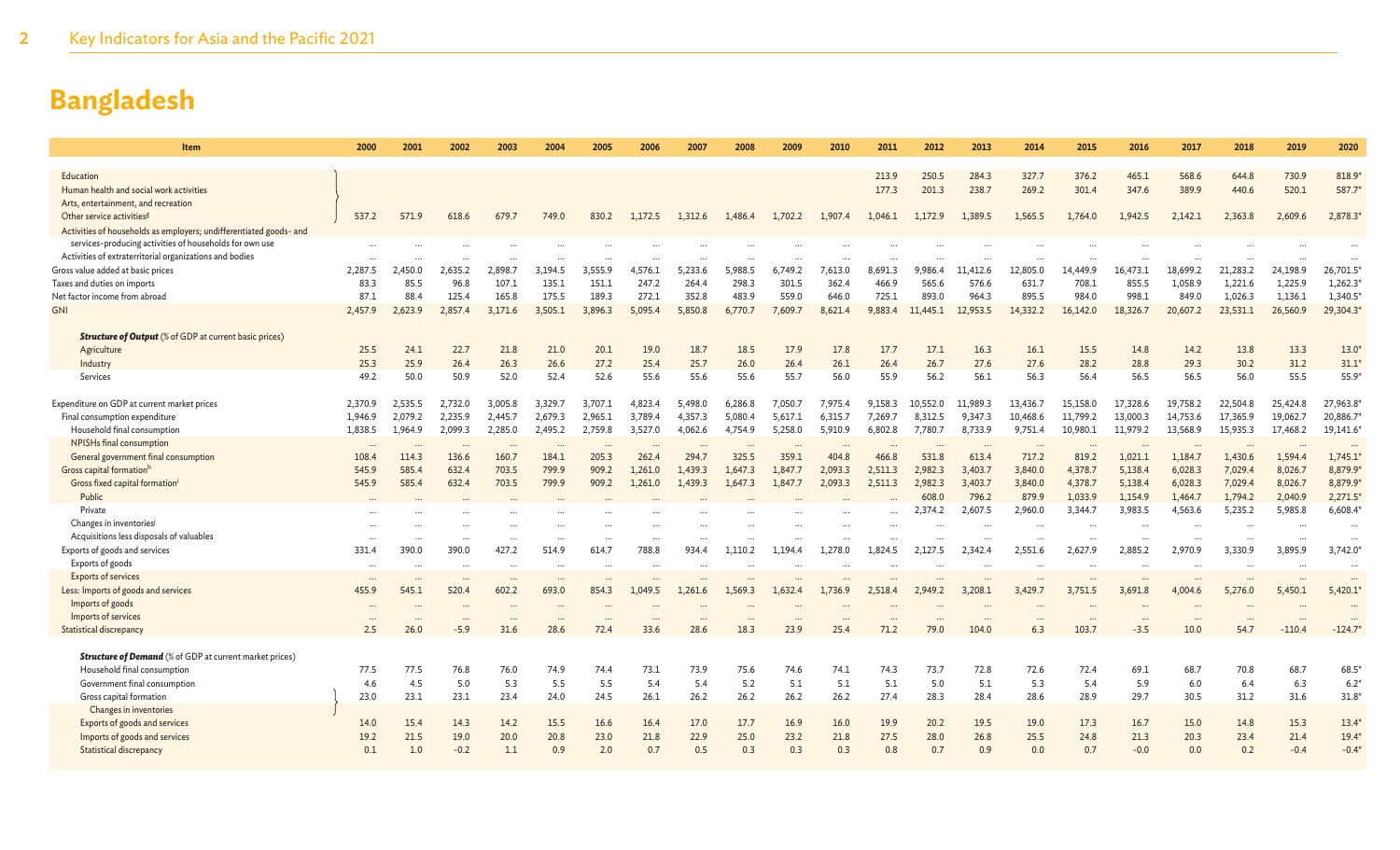| Item                                                                              | 2000         | 2001         | 2002           | 2003          |                |                |                |                |                |                | 2010           |                |                | 2013           | 2014           | 2015           | 2016           | 2017           | 2018           | 2019           | 2020            |
|-----------------------------------------------------------------------------------|--------------|--------------|----------------|---------------|----------------|----------------|----------------|----------------|----------------|----------------|----------------|----------------|----------------|----------------|----------------|----------------|----------------|----------------|----------------|----------------|-----------------|
|                                                                                   |              |              |                |               |                |                |                |                |                |                |                |                |                |                |                |                |                |                |                |                |                 |
| <b>At Constant Prices</b>                                                         |              |              |                |               |                |                |                |                |                |                |                |                |                |                |                |                |                |                |                |                |                 |
| GDP by industrial origin at 1995/1996   2005/2006 market prices                   | 2.049.3      | 2.157.4      | 2.252.6        | 2.371.1       | 2,519.7        | 2,669.7        | 4,823.4        | 5,163.8        | 5.474.4        | 5,750.6        | 6,071.0        | 6,463.4        | 6,884.9        | 7,299.0        | 7.741.4        | 8,248.6        | 8.835.4        | 9,479.0        | 10,224.4       | 11.057.9       | 11,637.4        |
| Agriculture, forestry, and fishing                                                | 504.3        | 520.1        | 520.1          | 536.1         | 558.1          | 570.4          | 869.8          | 928.1          | 969.8          | 1,003.4        | 1,065.1        | 1,112.6        | 1,146.1        | 1,174.4        | 1,225.7        | 1,266.5        | 1,301.8        | 1,340.5        | 1,396.6        | 1,451.4        | 1,496.4         |
| Mining and quarrying                                                              | 20.3         | 22.3         | 23.3           | 24.9          | 26.8           | 29.1           | 70.1           | 74.3           | 80.0           | 88.4           | 95.6           | 99.1           | 105.9          | 115.8          | 121.3          | 132.9          | 150.0          | 163.3          | 174.7          | 185.0          | 193.1           |
| Manufacturing                                                                     | 303.7        | 324.0        | 341.7          | 364.8         | 390.7          | 422.7          | 738.3          | 816.1          | 876.0          | 934.6          | 996.7          | 1,096.5        | 1,205.7        | 1,329.9        | 1,446.5        | 1,595.7        | 1,782.2        | 1,977.7        | 2,242.7        | 2,561.2        | 2,710.7         |
| Electricity, gas, steam, and air-conditioning supply <sup>b</sup>                 | 28.3         | 30.4         | 32.7           | 35.3          | 38.5           | 41.91          | 55.5           | 58.3           | 62.8           | 67.4           | 74.1           | 79.0           | 87.3           | 95.4           | 99.3           | 105.3          | 119.7          | 129.6          | 141.9          | 155.3          | $164.7^{\circ}$ |
| Water supply; sewerage, waste management, and remediation activities              |              |              |                |               |                |                |                |                |                |                |                | 5.1            | 5.6            | 5.9            | 6.5            | 7.2            | 7.7            | 8.5            | 9.0            | 10.1           | 10.8            |
| Construction                                                                      | 154.6        | 168.0        | 182.4          | 197.2         | 213.5          | 231.2          | 298.2          | 318.4          | 337.4          | 359.6          | 385.5          | 412.4          | 447.1          | 483.0          | 522.1          | 567.0          | 615.5          | 669.5          | 736.0          | 811.4          | 884.9           |
| Wholesale and retail trade; repair of motor vehicles and motorcycles <sup>c</sup> | 263.3        | 280.2        | 298.7          | 316.9         | 337.7          | 361.6          | 623.5          | 675.7          | 724.8          | 767.3          | 812.2          | 866.5          | 924.6          | 981.7          | 1.047.8        | 1.114.3        | 1.186.7        | 1.274.2        | 1.369.1        | 1.480.6        | 1,555.0         |
| Transportation and storage <sup>d</sup>                                           | 181.4        | 195.8        | 208.6          | 222.9         | 236.8          | 255.5          | 465.0          | 508.8          | 550.8          | 595.1          | 640.1          | 554.4          | 594.3          | 626.1          | 657.6          | 696.6          | 737.4          | 786.8          | 838.7          | 896.6          | 952.2           |
| Accommodation and food service activities <sup>e</sup>                            |              |              |                |               |                |                |                |                |                |                |                | 46.1           | 49.0           | 52.2           | 55.7           | 59.5           | 63.7           | 68.2           | 73.2           | 78.7           | 83.8            |
| Information and communication <sup>f</sup>                                        |              |              |                |               |                |                |                |                |                |                |                | 139.6          | 163.3          | 179.1          | 196.2          | 208.2          | 222.3          | 237.8          | 253.4          | 274.0          | 290.8           |
| Financial and insurance activities                                                | 31.0         | 32.7         | 34.9           | 37.2          | 39.8           | 43.41          | 142.2          | 151.4          | 157.3          | 157.3          | 167.1          | 184.6          | 211.8          | 231.1          | 247.9          | 267.2          | 287.9          | 314.1          | 338.9          | 363.9          | 380.2           |
| Real estate activities                                                            |              |              |                |               |                |                |                |                |                |                |                |                |                |                |                |                |                |                |                |                |                 |
| Professional, scientific, and technical activities                                |              |              |                |               |                |                |                |                |                |                |                | 457.9          | 475.9          | 495.1          | 516.1          | 538.9          | 563.0          | 590.0          | 619.4          | 651.7          | 683.3           |
| Administrative and support service activities                                     |              |              |                |               |                |                |                |                |                |                |                |                |                |                |                |                |                |                |                |                |                 |
| Public administration and defense; compulsory social security                     | 50.3         | 53.2         | 56.4           | 59.3          | 63.5           | 68.61          | 140.9          | 152.9          | 162.9          | 174.5          | 188.8          | 205.5          | 221.0          | 235.4          | 251.6          | 276.4          | 308.0          | 336.2          | 364.6          | 388.0          | 411.3           |
| Education                                                                         |              |              |                |               |                |                |                |                |                |                |                | 136.6          | 147.1          | 156.4          | 167.8          | 181.3          | 202.5          | 225.5          | 241.3          | 259.8          | 275.8           |
| Human health and social work activities                                           |              |              |                |               |                |                |                |                |                |                |                | 120.8          | 125.4          | 131.4          | 138.0          | 145.2          | 156.1          | 168.0          | 179.8          | 201.1          | 221.1'          |
| Arts, entertainment, and recreation                                               |              |              |                |               |                |                |                |                |                |                |                |                |                |                |                |                |                |                |                |                |                 |
| Other service activities <sup>g</sup>                                             | 434.5        | 451.7        | 470.1          | 489.8         | 512.1          | 536.6          | 1,172.5        | 1,220.2        | 1,269.3        | 1,316.5        | 1,369.0        | 662.6          | 684.2          | 706.4          | 729.6          | 753.5          | 778.4          | 806.5          | 836.0          | 867.1          | 898.4           |
| Activities of households as employers; undifferentiated goods- and                |              |              |                |               |                |                |                |                |                |                |                |                |                |                |                |                |                |                |                |                |                 |
| services-producing activities of households for own use                           |              |              |                |               |                |                |                |                |                |                |                |                |                |                |                |                |                |                |                |                |                 |
| Activities of extraterritorial organizations and bodies                           |              |              |                |               |                |                |                |                |                |                |                |                |                |                |                |                |                |                |                |                |                 |
| Gross value added at basic prices                                                 | 1,971.7      | 2,078.4      | 2,168.9        | 2.284.4       | 2,417.5        | 2,561.0        | 4,576.1        | 4,904.2        | 5,191.2        | 5,464.1        | 5,794.3        | 6.179.2        | 6,594.3        | 6,999.4        | 7,429.8        | 7,915.4        | 8,482.7        | 9,096.5        | 9,815.3        | 10,635.6       | 11,212.5        |
| Taxes and duties on imports<br>Net factor income from abroad                      | 77.7<br>75.1 | 79.1<br>75.2 | 83.7<br>103.4  | 86.5<br>130.8 | 102.2<br>132.8 | 108.8<br>136.3 | 247.2<br>272.1 | 259.6<br>331.3 | 283.2<br>421.4 | 286.5<br>455.9 | 276.7<br>491.8 | 284.2<br>511.8 | 290.6<br>582.7 | 299.6<br>587.1 | 311.6<br>515.9 | 333.2<br>535.5 | 352.7<br>508.9 | 382.5<br>407.3 | 409.1<br>466.3 | 422.3<br>494.1 | 424.9<br>557.9  |
| <b>GNI</b>                                                                        | 2,124.4      | 2,232.6      | 2.356.0        | 2,501.8       | 2,652.5        | 2,806.1        | 5,095.4        | 5,495.1        | 5,895.7        | 6,206.5        | 6,562.7        | 6,975.2        | 7,467.6        | 7,886.0        | 8,257.3        | 8,784.1        | 9,344.3        | 9,888.0        | 10,692.9       | 11,553.0       | 12,196.1        |
|                                                                                   |              |              |                |               |                |                |                |                |                |                |                |                |                |                |                |                |                |                |                |                |                 |
| <b>Growth of Output</b> (% annual change)                                         |              |              |                |               |                |                |                |                |                |                |                |                |                |                |                |                |                |                |                |                |                 |
| <b>GDP</b>                                                                        | 6.0          | 5.3          | 4.4            | 5.3           | 6.3            | 6.0            | 6.7            | 7.1            | 6.0            | 5.0            | 5.6            | 6.5            | 6.5            | 6.0            | 6.1            | 6.6            | 7.1            | 7.3            | 7.9            | 8.2            | $5.2*$          |
| Agriculture                                                                       | 7.4          | 3.1          | $\overline{a}$ | 3.1           | 4.1            | 2.2            | 5.5            | 6.7            | 4.5            | 3.5            | 6.2            | 4.5            | 3.0            | 2.5            | 4.4            | 3.3            | 2.8            | 3.0            | 4.2            | 3.9            | $3.1*$          |
| Industry                                                                          | 6.2          | 7.5          | 6.5            | 7.3           | 7.6            | 8.3            | 9.8            | 9.0            | 7.0            | 6.9            | 7.0            | 9.0            | 9.4            | 9.6            | 8.2            | 9.7            | 11.1           | 10.2           | 12.1           | 12.7           | $6.5*$          |
| Services                                                                          | 5.5          | 5.5          | 5.4            | 5.4           | 5.7            | 6.4            | 6.6            | 6.5            | 5.8            | 5.1            | 5.5            | 6.2            | 6.6            | 5.5            | 5.6            | 5.8            | 6.3            | 6.7            | 6.4            | 6.8            | $5.3*$          |
|                                                                                   |              |              |                |               |                |                |                |                |                |                |                |                |                |                |                |                |                |                |                |                |                 |
| Expenditure on GDP at 1995/1996   2005/2006 market prices                         | 2.049.3      | 2,157.4      | 2,252.6        | 2,371.1       | 2,519.7        | 2,669.7        | 4,823.4        | 5,163.8        | 5.474.4        | 5,750.6        | 6,071.0        | 6,463.4        | 6.884.9        | 7,299.0        | 7,741.4        | 8,248.6        | 8,835.4        | 9,479.0        | 10,224.4       | 11,057.9       | 11,637.4        |
| Final consumption expenditure                                                     | 1.584.3      | 1,659.2      | 1.753.2        | 1,825.4       | 1,892.7        | 1,971.3        | 3,789.4        | 4,059.6        | 4,219.1        | 4,326.4        | 4,532.1        | 4,827.1        | 5,022.3        | 5,282.1        | 5,507.9        | 5,840.0        | 6,038.5        | 6,488.5        | 7,225.8        | 7,539.0        | 7,858.0         |
| Household final consumption                                                       | 1.497.4      | 1,568.4      | 1.645.0        | 1,702.9       | 1,757.1        | 1,825.2        | 3,527.0        | 3.789.2        | 3.940.0        | 4,030.3        | 4,215.9        | 4,489.6        | 4,674.3        | 4,913.9        | 5,110.8        | 5,408.1        | 5,570.4        | 5,984.1        | 6,643.7        | 6,904.5        | 7,177.5         |
| NPISHs final consumption                                                          |              |              | $\ddots$       |               |                |                |                |                |                |                |                |                | $\cdots$       |                | $\ddots$       |                |                |                |                |                |                 |
| General government final consumption                                              | 86.9         | 90.8         | 108.2          | 122.5         | 135.6          | 146.1          | 262.4          | 270.4          | 279.0          | 296.1          | 316.3          | 337.6          | 348.0          | 368.1          | 397.2          | 431.9          | 468.1          | 504.4          | 582.1          | 634.6          | 680.6           |
| Gross capital formation <sup>h</sup>                                              | 488.0        | 516.2        | 558.3          | 602.2         | 657.4          | 727.8          | 1,261.0        | 1,351.2        | 1,483.8        | 1.593.4        | 1,729.9        | 1,895.3        | 2,095.5        | 2,208.0        | 2,425.5        | 2,598.2        | 2,829.7        | 3,116.9        | 3,444.2        | 3,735.0        | 3,985.7         |
| Gross fixed capital formation <sup>i</sup>                                        | 488.0        | 516.2        | 558.3          | 602.2         | 657.4          | 727.8          | 1,261.0        | 1,351.2        | 1,483.8        | 1,593.4        | 1,729.9        | 1,895.3        | 2,095.5        | 2,208.0        | 2,425.5        | 2,598.2        | 2,829.7        | 3,116.9        | 3.444.2        | 3,735.0        | 3,985.7         |
| Public                                                                            |              |              |                |               |                |                |                |                |                |                |                |                |                | 494.6          | 552.2          | 612.1          | 639.8          | 750.5          | 870.3          | 943.5          | 1,018.2         |
| Private                                                                           |              |              |                |               |                |                |                |                |                |                |                |                |                | 1,713.3        | 1,873.4        | 1,986.1        | 2,189.9        | 2,366.4        | 2,573.9        | 2,791.4        | 2,967.5         |
| Changes in inventories <sup>j</sup>                                               |              |              |                |               |                |                |                |                |                |                |                |                |                |                |                |                |                |                |                |                |                 |
| Acquisitions less disposals of valuables                                          |              |              |                |               |                |                |                |                |                |                |                |                |                |                |                |                |                |                |                |                |                 |
| Exports of goods and services                                                     | 282.1        | 324.2        | 316.7          | 338.5         | 380.9          | 440.3          | 788.8          | 891.1          | 954.2          | 954.5          | 963.5          | 1,246.2        | 1,402.3        | 1,436.7        | 1,482.7        | 1,440.8        | 1,472.4        | 1,437.9        | 1,554.2        | 1,724.2        | 1,577.1         |
|                                                                                   |              |              |                |               |                |                |                |                |                |                |                |                |                |                |                |                |                |                |                |                |                 |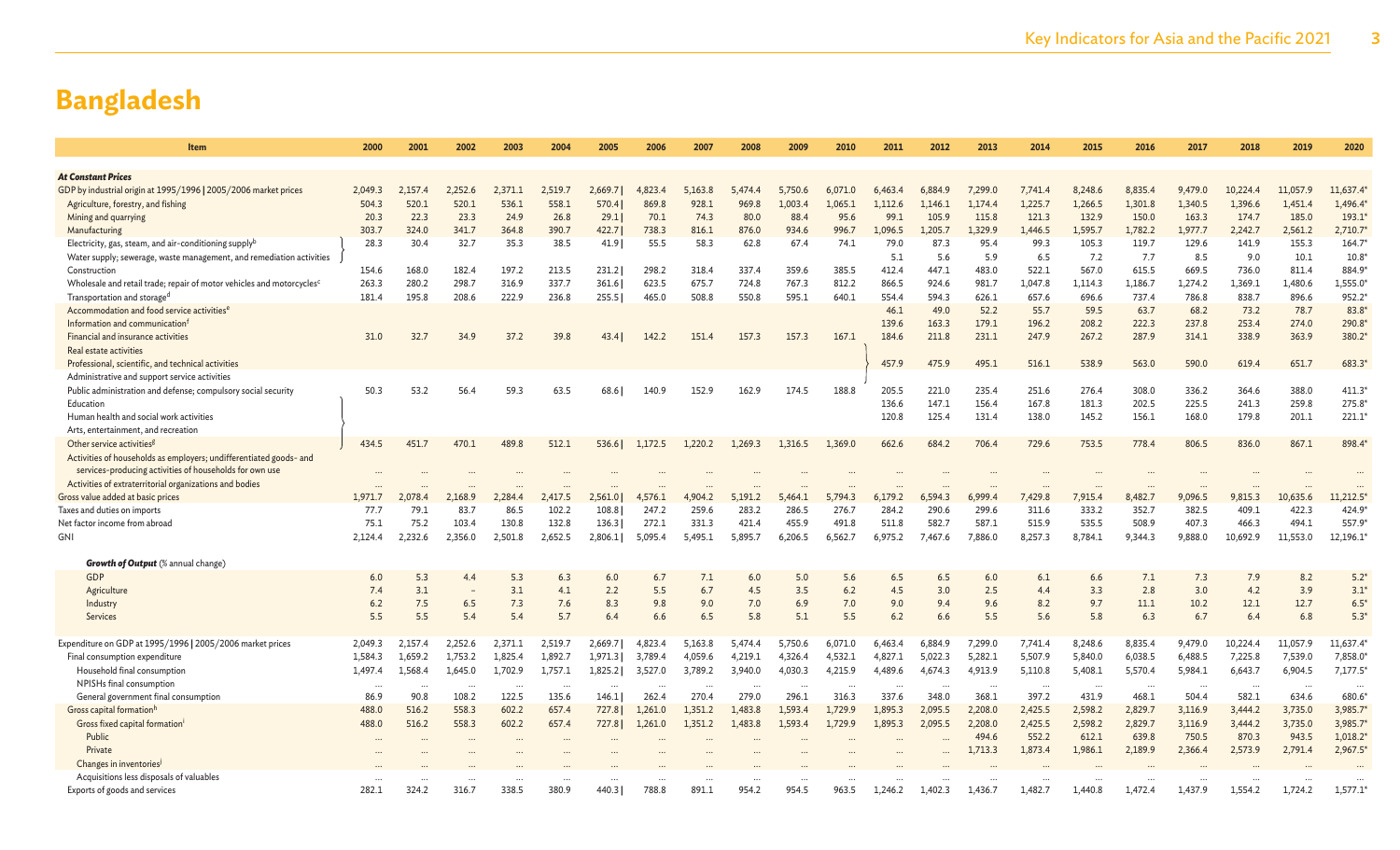| Item                                                              | 2000              | 2001           | 2002           | 2003           | 2004           | 2005           | 2006               | 2007             | 2008             | 2009               | 2010             | 2011                 | 2012               | 2013             | 2014             | 2015             | 2016             | 2017             | 2018               | 2019               | 2020                  |
|-------------------------------------------------------------------|-------------------|----------------|----------------|----------------|----------------|----------------|--------------------|------------------|------------------|--------------------|------------------|----------------------|--------------------|------------------|------------------|------------------|------------------|------------------|--------------------|--------------------|-----------------------|
|                                                                   |                   |                |                |                |                |                |                    |                  |                  |                    |                  |                      |                    |                  |                  |                  |                  |                  |                    |                    |                       |
| Exports of goods<br><b>Exports of services</b>                    | $\cdots$          |                |                |                |                |                |                    |                  |                  |                    |                  |                      |                    |                  |                  |                  |                  |                  |                    |                    |                       |
| Less: Imports of goods and services                               | $\cdots$<br>360.0 | 400.3          | 355.4          | 381.7          | 422.2          | 502.71         | 1,049.5            | 1,217.3          | 1.194.1          | 1,163.1            | 1.171.1          | 1,512.5              | 1,671.5            | 1,691.9          | 1,711.7          | 1,766.5          | 1,641.2          | 1,688.4          | 2,144.5            | 2,101.2            | $\ddotsc$<br>1,956.5* |
| Imports of goods                                                  |                   |                |                |                |                |                |                    |                  |                  |                    |                  |                      |                    |                  |                  |                  |                  |                  |                    |                    |                       |
| Imports of services                                               |                   |                |                |                |                |                |                    |                  |                  |                    |                  |                      |                    |                  |                  |                  |                  |                  |                    |                    |                       |
| Statistical discrepancy                                           | 54.8              | 58.1           | $-20.2$        | $-13.3$        | 10.9           | 33.01          | 33.6               | 79.2             | 11.4             | 39.4               | 16.5             | 7.3                  | 36.3               | 64.1             | 36.8             | 136.1            | 136.0            | 124.1            | 144.6              | 160.9              | $173.1*$              |
|                                                                   |                   |                |                |                |                |                |                    |                  |                  |                    |                  |                      |                    |                  |                  |                  |                  |                  |                    |                    |                       |
| <b>Growth of Demand</b> (% annual change)                         |                   |                |                |                |                |                |                    |                  |                  |                    |                  |                      |                    |                  |                  |                  |                  |                  |                    |                    |                       |
| Household final consumption<br>Government final consumption       | 4.1<br>0.9        | 4.7<br>4.5     | 4.9<br>19.1    | 3.5<br>13.2    | 3.2<br>10.7    | 3.9<br>7.7     | 7.0<br>8.1         | 7.4<br>3.1       | 4.0<br>3.2       | 2.3<br>6.1         | 4.6<br>6.8       | 6.5<br>6.7           | 4.1<br>3.1         | 5.1<br>5.8       | 4.0<br>7.9       | 5.8<br>8.8       | 3.0<br>8.4       | 7.4<br>7.8       | 11.0<br>15.4       | 3.9<br>9.0         | $4.0*$<br>$7.3*$      |
| Gross capital formation <sup>h,i</sup>                            | 7.3               | 5.8            | 8.2            | 7.9            | 9.2            | 10.7           | 9.9                | 7.1              | 9.8              | 7.4                | 8.6              | 9.6                  | 10.6               | 5.4              | 9.9              | 7.1              | 8.9              | 10.1             | 10.5               | 8.4                | $6.7*$                |
| Exports of goods and services                                     | 14.4              | 14.9           | $-2.3$         | 6.9            | 12.5           | 15.6           | 25.5               | 13.0             | 7.1              | 0.0                | 0.9              | 29.3                 | 12.5               | 2.5              | 3.2              | $-2.8$           | 2.2              | $-2.3$           | 8.1                | 10.9               | $-8.5*$               |
| Imports of goods and services                                     | 10.2              | 11.2           | $-11.2$        | 7.4            | 10.6           | 19.1           | 18.2               | 16.0             | $-1.9$           | $-2.6$             | 0.7              | 29.2                 | 10.5               | 1.2              | 1.2              | 3.2              | $-7.1$           | 2.9              | 27.0               | $-2.0$             | $-6.9*$               |
|                                                                   |                   |                |                |                |                |                |                    |                  |                  |                    |                  |                      |                    |                  |                  |                  |                  |                  |                    |                    |                       |
| <b>Investment Financing at Current Prices</b>                     |                   |                |                |                |                |                |                    |                  |                  |                    |                  |                      |                    |                  |                  |                  |                  |                  |                    |                    |                       |
| Gross capital formation <sup>h,i</sup>                            | 545.9             | 585.4          | 632.4          | 703.5          | 799.9          | 909.2          | 1.261.0            | 1,439.3          | 1,647.3          | 1,847.7            | 2,093.3          | 2,511.3              | 2,982.3            | 3,403.7          | 3,840.0          | 4,378.7          | 5,138.4          | 6,028.3          | 7,029.4            | 8,026.7            | 8,879.9*              |
| Gross national saving                                             | 509.3             | 562.0          | 636.9<br>496.1 | 747.5          | 847.1          | 958.1          | 1,342.6<br>1.034.0 | 1,533.3          | 1,747.0          | 2,016.7<br>1.433.6 | 2,348.2          | 2,644.8              | 3,150.5<br>2.239.5 | 3,660.0          | 3,927.0          | 4,398.8          | 5,332.2          | 5,857.1          | 6,170.2            | 7,500.4            | 8,419.7*<br>7,077.1*  |
| Gross domestic saving<br>Net factor income from abroad            | 423.9<br>87.1     | 456.3<br>88.4  | 125.4          | 560.1<br>165.8 | 650.4<br>175.5 | 742.0<br>189.3 | 272.1              | 1,140.7<br>352.8 | 1,206.4<br>483.9 | 559.0              | 1,659.7<br>646.0 | 1,888.6<br>725.1     | 893.0              | 2,642.0<br>964.3 | 2,968.2<br>895.5 | 3,358.8<br>984.0 | 4,328.3<br>998.1 | 5,004.6<br>849.0 | 5,138.9<br>1,026.3 | 6,362.2<br>1,136.1 | 1,340.5*              |
| Net current transfers from abroad <sup>k</sup>                    | $-1.8$            | 17.3           | 15.4           | 21.6           | 21.2           | 26.8           | 36.5               | 39.9             | 56.7             | 24.1               | 42.5             | 31.0                 | 17.9               | 53.7             | 63.3             | 56.0             | 5.8              | 3.5              | 5.0                | 2.1                | $2.1*$                |
|                                                                   |                   |                |                |                |                |                |                    |                  |                  |                    |                  |                      |                    |                  |                  |                  |                  |                  |                    |                    |                       |
| <b>Savings and Investment</b> (% of GDP at current market prices) |                   |                |                |                |                |                |                    |                  |                  |                    |                  |                      |                    |                  |                  |                  |                  |                  |                    |                    |                       |
| Gross domestic saving                                             | 17.9              | 18.0           | 18.2           | 18.6           | 19.5           | 20.0           | 21.4               | 20.7             | 19.2             | 20.3               | 20.8             | 20.6                 | 21.2               | 22.0             | 22.1             | 22.2             | 25.0             | 25.3             | 22.8               | 25.0               | $25.3*$               |
| <b>Gross national saving</b>                                      | 21.5              | 22.2           | 23.3           | 24.9           | 25.4           | 25.8           | 27.8               | 27.9             | 27.8             | 28.6               | 29.4             | 28.9                 | 29.9               | 30.5             | 29.2             | 29.0             | 30.8             | 29.6             | 27.4               | 29.5               | $30.1*$               |
| Gross capital formation <sup>h,i</sup>                            | 23.0              | 23.1           | 23.1           | 23.4           | 24.0           | 24.5           | 26.1               | 26.2             | 26.2             | 26.2               | 26.2             | 27.4                 | 28.3               | 28.4             | 28.6             | 28.9             | 29.7             | 30.5             | 31.2               | 31.6               | $31.8*$               |
| At Current Market Prices (Tk)                                     |                   |                |                |                |                |                |                    |                  |                  |                    |                  |                      |                    |                  |                  |                  |                  |                  |                    |                    |                       |
| Per capita GDPI                                                   | 18,507.4          | 19.518.9       | 20.759.9       | 22.532.2       | 24,627.2       | 27,058.4       | 34,501.9           | 38,772.9         | 43.719.2         | 48,358.8           | 53,960.7         | 61.198.0             | 69.614.0           | 78,009.0         | 86,266.0         | 96,004.0         | 108,378.0        | 122,152.4        | 137,518.0          | 153,578.0          | 166,888.0             |
| Per capita GNII                                                   | 19.187.4          | 20.199.4       | 21,712.8       | 23,775.1       | 25,925.3       | 28,440.1       | 36,448.1           | 41,260.6         | 47,084.3         | 52.192.9           | 58.331.7         | 66.044.0             | 75.505.0           | 84,283.0         | 92,015.0         | 102,236.0        | 114,621.0        | 127,401.3        | 143,789.0          | 160,440.0          | 174,888.0*            |
|                                                                   |                   |                |                |                |                |                |                    |                  |                  |                    |                  |                      |                    |                  |                  |                  |                  |                  |                    |                    |                       |
| <b>PRODUCTION INDEXES</b> period averages                         |                   |                |                |                |                |                |                    |                  |                  |                    |                  |                      |                    |                  |                  |                  |                  |                  |                    |                    |                       |
| Agriculture; 2014-2016 = 100                                      | 62.5              | 61.4           | 63.1           | 64.8           | 63.7           | 71.6           | 74.0               | 78.1             | 83.8             | 84.5               | 89.6             | 92.7                 | 93.5               | 95.8             | 98.6             | 101.0            | 100.4            | 108.1            | 107.9              | 108.9              | $\ddots$              |
| Mining; 1988/1989   2005/2006 = 100                               | 213.0<br>214.0    | 239.0<br>228.0 | 251.0<br>239.0 | 269.0<br>254.0 | 290.0<br>272.0 | 307.0<br>295.0 | 336.0<br>327.0     | 360.0<br>360.0   | 384.0<br>386.0   | 418.0              | 134.4<br>135.0   | 135.2<br>157.9       | 142.4<br>174.9     | 153.2<br>195.2   | 157.2<br>213.2   | 173.0<br>236.1   | 185.6<br>267.9   | 185.6<br>297.9   | 186.1<br>342.5     | 182.7<br>392.8     | 168.6<br>398.4        |
| Manufacturing; 1988/1989   2005/2006 = 100                        |                   |                |                |                |                |                |                    |                  |                  | 416.0              |                  |                      |                    |                  |                  |                  |                  |                  |                    |                    |                       |
| <b>ENERGY</b> annual values                                       |                   |                |                |                |                |                |                    |                  |                  |                    |                  |                      |                    |                  |                  |                  |                  |                  |                    |                    |                       |
| Crude petroleum (t'000)                                           |                   |                |                |                |                |                |                    |                  |                  |                    |                  |                      |                    |                  |                  |                  |                  |                  |                    |                    |                       |
| Production                                                        | 72.0              | 80.0           | 93.0           | 80.0           | 89.0           |                |                    | 1,108.0          | 253.5            | 278.8              | 336.0            | 371.2                | 378.7              | 410.4            | 412.8            | 482.6            | 665.3            | 690.8            | 687.3              | 559.7              | 517.5                 |
| Exports                                                           |                   | $\ddotsc$      |                | $\ddotsc$      |                |                |                    |                  | $\cdots$         | $\cdots$           |                  | $\ddot{\phantom{a}}$ |                    |                  | $\cdots$         |                  |                  |                  |                    |                    | $\ddotsc$             |
| Imports                                                           | 1,268.0           | 812.0          | 1,241.0        | 1,621.0        | 2,947.0        | 1,099.0        | 1,366.0            | 2,093.0          | 1,040.1          | 860.9              | 1,136.6          | 1,409.3              | 1,083.0            | 1,292.0          | 1,177.0          | 1,303.0          | $\cdots$         |                  |                    |                    | $\ddotsc$             |
| Consumption                                                       | 3,525.0           |                |                |                |                | 3,768.0        | 3.782.0            | 3,574.0          | 3.626.0          |                    | 3,737.0          | 4,868.0              | 5.213.6            | 5,086.5          | 5,485.0          |                  |                  |                  |                    |                    |                       |
| Coal (t'000)                                                      |                   |                |                |                |                |                |                    |                  |                  |                    |                  |                      |                    |                  |                  |                  |                  |                  |                    |                    |                       |
| Production                                                        |                   |                |                |                |                |                |                    |                  | 677.1            | 857.6              | 730.9            | 666.6                | 861.1              | 854.8            | 942.8            | 956.8            | 1,030.7          | 1,132.3          | 923.3              | 805.7              | 811.1                 |
| Exports                                                           |                   |                |                |                |                |                |                    |                  |                  |                    |                  |                      |                    |                  |                  |                  |                  |                  |                    |                    |                       |
| Imports                                                           | 53.0              | 142.0          | 604.0          | 199.0          | 213.0          |                |                    |                  |                  |                    | 2.2              | 0.1                  | $\ddots$           | 82.2             |                  |                  |                  |                  |                    |                    |                       |
| Consumption                                                       | 53.0              | 142.0          | 604.0          | 199.0          | 213.0          |                |                    |                  | 501.7            | 790.6              | 820.4            | 643.9                | 859.2              | 946.9            | 862.7            | 836.3            | 916.4            | 927.1            |                    |                    |                       |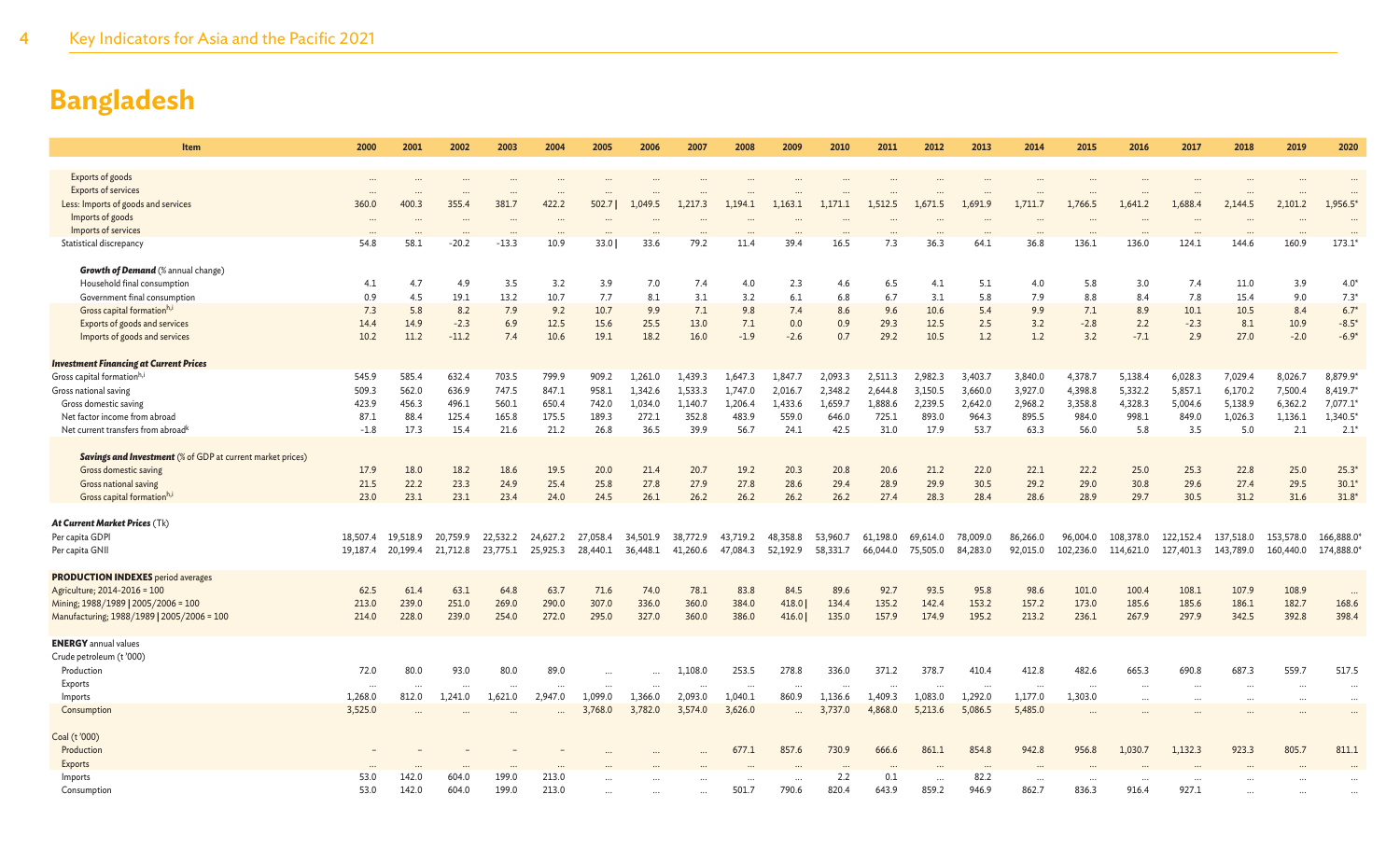| Item                                                                          | 2000     | 2001                 | 2002       | 2003      | 2004       | 2005       | 2006       | 2007              | 2008                 | 2009              | 2010              | 2011              | 2012              | 2013       | 2014              | 2015              | 2016         | 2017         | 2018         | 2019              | 2020                     |
|-------------------------------------------------------------------------------|----------|----------------------|------------|-----------|------------|------------|------------|-------------------|----------------------|-------------------|-------------------|-------------------|-------------------|------------|-------------------|-------------------|--------------|--------------|--------------|-------------------|--------------------------|
| Natural gas (m <sup>3</sup> million)                                          |          |                      |            |           |            |            |            |                   |                      |                   |                   |                   |                   |            |                   |                   |              |              |              |                   |                          |
| Production <sup>m</sup>                                                       | 9,412.0  | 10,573.0             | 11.094.0   | 11,926.0  | 12,827.0   | 13,783.0   | 14,921.0   | 15,920.0          | 17,015.0             | 18,511.0          | 19,919.0          | 20,075.0          | 21,056.0          | 22,669.0   | 23,231.9          | 25,263.4          | 27,559.0     | 27,445.0     | 27,429.0     | 27,233.0          | 24,992.9                 |
| Exports                                                                       |          |                      |            |           |            |            |            |                   |                      |                   |                   |                   |                   |            |                   |                   |              |              |              |                   |                          |
| Imports                                                                       |          |                      |            |           |            |            |            |                   |                      |                   |                   |                   |                   |            |                   |                   |              |              |              |                   |                          |
| Consumption                                                                   | 8,780.0  | 9,876.0              | 10.326.0   | 11,350.0  | 12,111.0   | 12,918.0   | 14,021.0   | 15,185.0          | 16,551.0             | 18,342.0          | 20,111.0          | 20,306.0          | 20,569.0          | 22,601.0   | 23,450.4          | 24,843.3          | 27,380.6     | 27,037.0     |              |                   |                          |
|                                                                               |          |                      |            |           |            |            |            |                   |                      |                   |                   |                   |                   |            |                   |                   |              |              |              |                   |                          |
| Electricity <sup>n</sup> (kWh million)                                        |          |                      |            |           |            |            |            |                   |                      |                   |                   |                   |                   |            |                   |                   |              |              |              |                   |                          |
| Production                                                                    | 14,739.0 | 16,254.0             | 17,445.0   | 18,458.0  | 20,062.0   | 21,162.0   | 22,742.0   | 22,783.0          | 24,305.0             | 25,504.0          | 27,470.0          | 29,348.0          | 33,365.0          | 36,482.0   | 38,031.1          | 40,357.9          | 48,371.0     | 52,620.0     | 57,895.0     | 61,830.3          | 62,967.0                 |
| Exports                                                                       |          |                      |            |           |            |            |            |                   |                      |                   |                   |                   |                   |            |                   |                   |              |              |              |                   |                          |
| Imports                                                                       |          |                      |            |           |            |            |            |                   |                      |                   |                   |                   |                   |            |                   |                   |              | 4,656.0      | 4,783.0      | 6,786.0           | 6,673.9                  |
| Consumption                                                                   | 12,461.0 | 14,003.0             | 15,238.0   | 16.132.0  | 18,024.0   | 19,196.0   | 20,962.0   | 21,181.0          | 22,622.0             | 23,937.0          | 25,744.0          | 28,627.0          | 32,443.0          | 35,465.0   | 39,256.1          | 42,616.0          | 45,299.0     | 50,264.0     | 55,103.0     | 68,616.3          | 69,640.9                 |
|                                                                               |          |                      |            |           |            |            |            |                   |                      |                   |                   |                   |                   |            |                   |                   |              |              |              |                   |                          |
| <b>PRICE INDEXES</b> period averages                                          |          |                      |            |           |            |            |            |                   |                      |                   |                   |                   |                   |            |                   |                   |              |              |              |                   |                          |
| Consumer (national); 1995/1996   2005/2006 = 100                              | 124.3    | 126.7                | 130.3      | 136.0     | 143.9      | 153.2      | 100.0      | 109.4             | 122.8                | 132.2             | 141.2             | 156.6             | 170.2             | 181.7      | 195.1             | 207.6             | 219.9        | 231.8        | 245.2        | 258.7             | 273.3                    |
| Food and nonalcoholic beverages                                               |          |                      |            |           |            |            |            |                   |                      |                   | $\ddots$          | 170.5             | 183.7             | 193.2      | 209.8             | 223.8             | 234.8        | 248.9        | 266.6        | 281.3             | 296.9                    |
| Alcoholic beverages, tobacco, and narcotics                                   |          |                      |            |           |            |            |            |                   |                      |                   | $\cdots$          | 140.1             | 160.8             | 179.7      | 194.8             | 208.5             | 233.4        | 243.6        | 255.2        | 277.6             | 290.0                    |
| Clothing and footwear                                                         |          |                      |            |           |            |            |            |                   |                      |                   | $\ddots$          | 132.3             | 143.4             | 155.6      |                   | 171.8             | 182.7        |              | 200.3        | 207.0             | 220.7                    |
| Housing, water, electricity, gas, and other fuels <sup>o</sup>                |          |                      |            |           |            |            |            |                   |                      |                   |                   |                   | 175.6             |            | 163.5             |                   |              | 194.0        |              |                   | 282.7                    |
| Furnishings, household equipment, and routine household maintenance<br>Health |          |                      |            |           |            |            |            |                   |                      |                   | $\ddots$          | 158.1             |                   | 195.3      | 206.1             | 214.5             | 227.4        | 235.9        | 249.7        | 265.3             |                          |
|                                                                               |          |                      |            |           |            |            | $\cdots$   |                   |                      | $\ddotsc$         | $\ddotsc$         | 144.6             | 152.6             | 159.7      | 164.1             | 180.8             | 199.9        | 206.7        | 209.3        | 215.3             | 230.1                    |
| Transport<br>Communication                                                    |          |                      |            |           |            |            |            |                   |                      |                   | $\cdots$          | 127.4             | 148.6             | 159.3      | 167.2             | 181.8             | 201.3        | 210.8        | 218.8        | 235.2             | 248.5                    |
|                                                                               |          |                      |            |           |            |            |            |                   |                      |                   | $\cdots$          |                   | 144.5             | 157.2      |                   | 168.0             |              | 177.6        |              | 186.7             | 190.1                    |
| Recreation and culture<br>Education                                           |          |                      |            |           |            |            |            |                   |                      |                   |                   | 139.5             |                   |            | 164.4             |                   | 171.0        |              | 183.7        |                   |                          |
| Restaurants and hotels                                                        |          |                      |            |           |            |            |            |                   |                      |                   |                   |                   |                   |            |                   |                   |              |              |              |                   |                          |
| Miscellaneous goods and services                                              |          |                      |            |           |            |            |            |                   |                      |                   |                   | 148.7             | 164.6             | 182.5      | 193.8             | 204.2             | 211.6        | 217.5        | 223.8        | 239.9             | 259.3                    |
| Wholesale (national) <sup>p</sup> ; 1969/1970 = 100                           | 1,753.0  | 1,726.0              | 1,730.0    | 1,822.0   | 1,889.0    | 1,954.0    | 2,128.0    |                   |                      |                   |                   |                   |                   |            |                   |                   |              |              |              |                   |                          |
| Implicit GDP deflator; 1995/1996   2005/2006=100                              | 115.7    | 117.5                | 121.3      | 126.8     | 132.1      | 138.8      | 100.0      | $\cdots$<br>106.5 | <br>114.8            | $\cdots$<br>122.6 | $\cdots$<br>131.4 | $\cdots$<br>141.7 | $\cdots$<br>153.3 | <br>164.3  | $\cdots$<br>173.6 | $\cdots$<br>183.8 | <br>196.1    | <br>208.4    | <br>220.1    | $\cdots$<br>229.9 | <br>240.3                |
|                                                                               |          |                      |            |           |            |            |            |                   |                      |                   |                   |                   |                   |            |                   |                   |              |              |              |                   |                          |
| <b>Price Indexes</b> (% annual change)                                        |          |                      |            |           |            |            |            |                   |                      |                   |                   |                   |                   |            |                   |                   |              |              |              |                   |                          |
| Consumer price index (national)                                               | 2.8      | 1.9                  | 2.8        | 4.4       | 5.8        | 6.5        | 7.2        | 9.4               | 12.3                 | 7.6               | 6.8               | 10.9              | 8.7               | 6.8        | 7.3               | 6.4               | 5.9          | 5.4          | 5.8          | 5.5               | 5.7                      |
| Food and nonalcoholic beverages price index (national) <sup>q</sup>           | $\ddots$ | $\ddot{\phantom{a}}$ | $\ddotsc$  | $\cdots$  | $\cdot$    |            | $\cdots$   |                   | $\ddot{\phantom{a}}$ | $\ddotsc$         | $\ddotsc$         |                   | 7.7               | 5.2        | 8.6               | 6.7               | 4.9          | 6.0          | 7.1          | 5.5               | 5.5                      |
| Wholesale price index <sup>p</sup>                                            | $-0.4$   | $-1.5$               | 0.2        | 5.3       | 3.7        | 3.4        | 8.9        | $\ddots$          | $\ddotsc$            | $\ddotsc$         | $\cdots$          | $\cdots$          | $\ddotsc$         | $\ddotsc$  | $\cdots$          | $\ddotsc$         |              | $\cdots$     | $\ddots$     | $\cdots$          | $\overline{\phantom{a}}$ |
| Implicit GDP deflator                                                         | 1.9      | 1.6                  | 3.2        | 4.5       | 4.2        | 5.1        | 5.2        | 6.5               | 7.9                  | 6.8               | 7.1               | 7.9               | 8.2               | 7.2        | 5.7               | 5.9               | 6.7          | 6.3          | 5.6          | 4.5               | $4.5*$                   |
| <b>MONEY AND INTEREST RATES</b> as of end of period (Tk million)              |          |                      |            |           |            |            |            |                   |                      |                   |                   |                   |                   |            |                   |                   |              |              |              |                   |                          |
| Net foreign assets                                                            | $\cdots$ |                      | 78,198     | 117,411   | 136,022    | 154,524    | 182,675    | 284,993           | 328,970              | 423,429           | 614,468           | 641,193           | 721,663           | 1,065,480  | 1,476,833         | 1,711,557         | 2,020,490    | 2,340,332    | 2,198,393    | 2,204,910         | 2,502,874                |
| Domestic claims                                                               | $\cdots$ |                      | 1.274.449  | 1,410,334 | 1,620,493  | 1,880,733  | 2,223,460  | 2,536,436         | 3,010,846            | 3,453,858         | 4,101,616         | 5,117,716         | 5,978,272         | 6,547,429  | 7,550,462         | 8,555,687         | 10,117,232   | 11.635.749   | 13,557,804   | 15,397,798        | 17,136,276               |
| Net claims on central government                                              | $\cdots$ | $\cdots$             | 436,030    | 469,823   | 538,877    | 596,695    | 685,069    | 759,031           | 902,321              | 1,037,957         | 1,096,648         | 1,328,275         | 1,499,469         | 1,678,806  | 1,863,569         | 2,079,055         | 2,436,272    | 2,784,855    | 3,173,751    | 3,865,828         | 4,656,407                |
| Claims on other financial corporations                                        | $\cdots$ | $\cdots$             | 25,639     | 30,914    | 38,951     | 36,907     | 29,931     | 38,615            | 34,816               | 44,223            | 48,451            | 68,585            | 87,627            | 84,952     | 108,165           | 123,976           | 163,156      | 218,123      | 221,888      | 305,845           | 325,502                  |
| Claims on state and local government                                          | $\cdots$ | $\cdots$             | 1,091      | 821       | 727        | 509        | 360        | 220               | 185                  | 153               | 122               | 93                | 57                | 23         |                   |                   |              |              |              |                   |                          |
| Claims on public nonfinancial corporations                                    |          |                      | 54,847     | 54,878    | 69,206     | 87,143     | 127,711    | 140,597           | 85,510               | 89,003            | 110,919           | 148,562           | 128,142           | 60,345     | 79,036            | 116,317           | 93,657       | 92,948       | 107,481      | 129,622           | 193,585                  |
| Claims on private sector                                                      |          |                      | 756,842    | 853.898   | 972,732    | 1.159.479  | 1.380.389  | 1.597.973         | 1.988.014            | 2,282,522         | 2.845,476         | 3.572.201         | 4,262,977         | 4,723,303  | 5,499,692         | 6,236,339         | 7.424.147    | 8.539.823    | 10.054.684   | 11,096,503        | 11,960,782               |
| Broad money liabilities'                                                      |          | $\cdots$             | 1.238.389  | .432.298  | 1.628.128  | 1,875,586  | 2.208.868  | 2.558.216         | 2.960,446            | 3,485,772         | 4,288,190         | 5.098.450         | 5,891,446         | 6,794,442  | 7,945,149         | 9,106,464         | 10.767.126   | 12.333.580   | 13.735.931   | 15,345,241        | 17,046,673               |
| Currency outside depository corporations                                      |          |                      | 122,313    | 135,827   | 154,645    | 181,543    | 224,635    | 262,174           | 322,286              | 355,690           | 456,370           | 541,806           | 577,160           | 668,073    | 761,327           | 871,428           | 1,204,945    | 1,359,873    | 1,393,830    | 1,527,544         | 1,905,705                |
| Transferable deposits                                                         |          | $\cdots$             | 115,833    | 127,993   | 145,594    | 167,772    | 196,750    | 233,620           | 264,358              | 301,487           | 415,253           | 479,685           | 509,361           | 555,426    | 666,914           | 732,047           | 907,651      | 1,026,326    | 1,135,894    | 1,182,821         | 1,355,862                |
| Other deposits                                                                |          |                      | 752,189    | 881,869   | 1,006,761  | 1,185,541  | 1,421,974  | 1,660,702         | 1,953,308            | 2,378,628         | 2,860,435         | 3,503,070         | 4,229,050         | 4,989,539  | 5,820,445         | 6,524,824         | 7,351,656    | 8,130,936    | 8,942,922    | 9,884,459         | 10,902,870               |
| Securities other than shares                                                  |          |                      | 248,054    | 286,609   | 321,128    | 340.730    | 365,509    | 401,720           | 420,494              | 449,967           | 556,132           | 573,889           | 575,875           | 581,404    | 696,463           | 978,165           | 1,302,874    | 1,816,445    | 2,263,285    | 2,750,417         | 2,882,236                |
| Liabilities excluded from broad money                                         |          |                      | $-114,258$ | $-95,447$ | $-128,387$ | $-159,671$ | $-197,267$ | $-263,213$        | $-379,370$           | $-391,515$        | $-427,894$        | $-660,459$        | $-808,489$        | $-818,467$ | $-1,082,146$      | $-1,160,780$      | $-1,370,596$ | $-1,642,501$ | $-2,020,266$ | $-2,257,467$      | $-2,592,47$              |
|                                                                               |          |                      |            |           |            |            |            |                   |                      |                   |                   |                   |                   |            |                   |                   |              |              |              |                   |                          |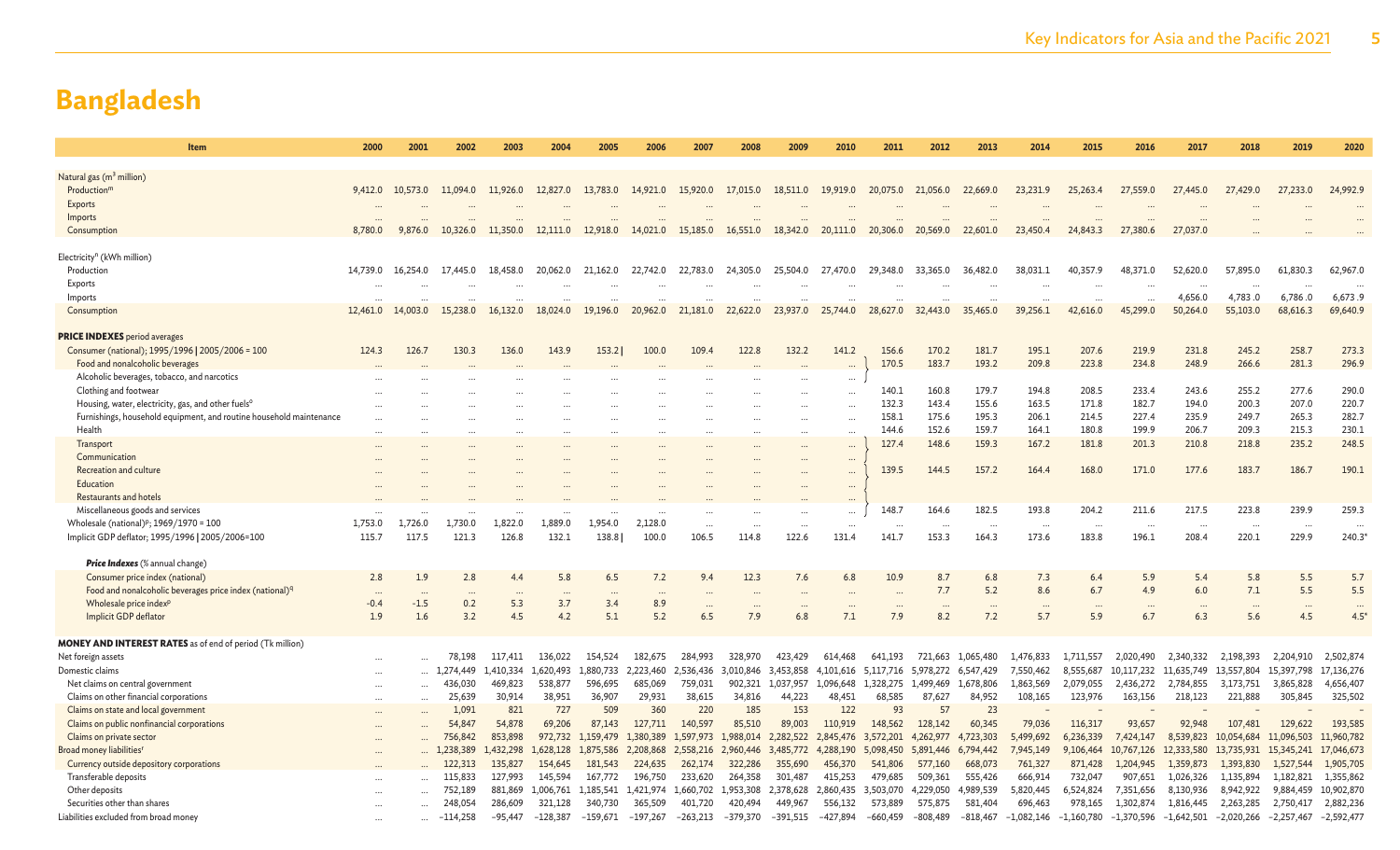| <b>Item</b>                                                                                         | 2000    | 2001    | 2002     | 2003     | 2004     | 2005     | 2006                     | 2007     | 2008     | 2009     | 2010     | 2011    | 2012    | 2013     | 2014     | 2015     | 2016     | 2017     | 2018     | 2019       | 2020       |
|-----------------------------------------------------------------------------------------------------|---------|---------|----------|----------|----------|----------|--------------------------|----------|----------|----------|----------|---------|---------|----------|----------|----------|----------|----------|----------|------------|------------|
| Money Supply <sup>s</sup> (M2) (% annual change)                                                    | 18.6    | 16.6    | 13.1     | 15.6     | 13.8     | 16.7     | 19.3                     | 17.1     | 17.6     | 19.2     | 22.4     | 21.3    | 17.4    | 16.7     | 16.1     | 12.4     | 16.3     | 10.9     | 9.2      | 9.9        | 12.6       |
| M2 <sup>s</sup> (% of GDP at current market prices)                                                 | 31.5    | 34.4    | 36.1     | 37.9     | 39.0     | 40.9     | 37.5                     | 38.5     | 39.6     | 42.1     | 45.5     | 48.1    | 49.0    | 50.3     | 52.1     | 52.0     | 52.9     | 51.4     | 49.3     | 48.0       | 49.1       |
|                                                                                                     |         |         |          |          |          |          |                          |          |          |          |          |         |         |          |          |          |          |          |          |            |            |
| <b>Interest Rates</b> as of end of period (% per annum)                                             |         |         |          |          |          |          |                          |          |          |          |          |         |         |          |          |          |          |          |          |            |            |
| On deposits                                                                                         |         |         |          |          |          |          |                          |          |          |          |          |         |         |          |          |          |          |          |          |            |            |
| Savingst                                                                                            | 5.8     | 5.2     | 4.6      | 4.1      | 4.2      | 4.2      | 5.2                      | 5.2      | 5.2      | 5.1      | 4.9      | 5.0     | 5.3     | 5.2      | 4.9      | 4.5      | 3.6      | 3.2      | 3.3      | 3.3        | 2.8        |
| Time: 6 months                                                                                      | 8.7     | 8.7     | 8.4      | 8.3      | 7.5      | 8.1      | 9.8                      | 10.3     | 10.3     | 10.2     | 8.4      | 11.2    | 11.8    | 12.0     | 10.3     | 8.8      | 6.4      | 6.1      | 7.5      | 8.4        | 6.0        |
| 12 months                                                                                           | 9.0     | 8.9     | 8.5      | 8.8      | 8.2      | 8.3      | 10.3                     | 10.7     | 10.9     | 10.9     | 9.0      | 10.3    | 11.7    | 12.1     | 11.3     | 9.0      | 7.3      | 6.4      | 7.4      | 8.2        | 6.5        |
| <b>GOVERNMENT FINANCE</b> fiscal year ending 30 June (Tk billion)                                   |         |         |          |          |          |          |                          |          |          |          |          |         |         |          |          |          |          |          |          |            |            |
| <b>Central Government</b>                                                                           |         |         |          |          |          |          |                          |          |          |          |          |         |         |          |          |          |          |          |          |            |            |
| Revenue                                                                                             | 281.1   | 315.2   | 355.7    | 365.5    | 419.2    | 460.1    | 522.0                    | 653.1    | 728.1    | 836.4    | 1,016.7  | 1,249.9 | 1,423.2 | 1,538.2  | 1,538.4  | 1,815.3  | 2,015.2  | 2,354.9  | 2,110.5  | 2,633.4    | 2,766.6    |
| Taxes                                                                                               | 190.4   | 209.4   | 241.5    | 269.5    | 304.0    | 338.8    | 379.1                    | 479.7    | 527.4    | 623.0    | 793.5    | 949.9   | 1.072.0 | 1,156.7  | 1,285.3  | 1,518.6  | 1,734.8  | 2,035.8  | 1,881.6  | 2,254.5    | 2,219.8    |
| Taxes on income, profits, and capital gains                                                         | 30.9    | 35.2    | 38.6     | 43.8     | 51.1     | 64.0     | 86.2                     | 116.7    | 134.3    | 162.4    | 219.6    | 281.6   | 344.0   | 378.3    | 407.2    | 450.8    | 520.3    | 599.3    | 527.6    | 669.4      | 754.2      |
| Payable by individuals                                                                              | 13.2    | 16.7    | 22.7     | 25.0     | 28.7     | 31.9     | 51.8                     | 73.9     | 64.0     | 86.6     | 93.9     | 94.9    | 103.9   | 108.4    | 130.2    | 147.6    | 191.9    | 209.6    | 196.2    | 238.5      | 224.4      |
| Payable by corporations and other enterprises                                                       | 17.7    | 18.5    | 15.9     | 18.8     | 22.4     | 32.2     | 34.5                     | 42.8     | 70.4     | 75.7     | 125.7    | 186.7   | 240.2   | 269.9    | 277.0    | 303.2    | 328.4    | 389.7    | 331.4    | 430.9      | 529.8      |
| Other taxes on income, profits, and capital gains                                                   |         |         |          |          |          |          |                          |          |          |          |          |         |         |          |          |          |          |          |          |            |            |
| Taxes on payroll and workforce                                                                      |         |         |          |          |          |          |                          |          |          |          |          |         |         |          |          |          |          |          |          |            |            |
| Taxes on property                                                                                   | 2.4     | 1.6     | 1.6      | 1.6      | 1.7      | 1.7      | 1.9                      | 2.1      | 2.3      | 2.5      | 2.6      | 3.0     | 3.1     | 3.8      | 4.1      | 5.6      | 8.5      | 13.8     | 5.8      | 6.7        | 6.7        |
| Taxes on goods and services                                                                         | 102.8   | 113.9   | 130.5    | 147.0    | 166.5    | 189.0    | 203.8                    | 259.1    | 289.8    | 352.5    | 442.1    | 520.6   | 571.1   | 614.2    | 694.3    | 849.9    | 972.3    | 1.149.3  | 1.086.5  | 1,285.0    | 1,184.6    |
| Taxes on international trade and transaction                                                        | 47.8    | 51.6    | 64.7     | 69.7     | 75.9     | 75.3     | 76.2                     | 87.9     | 84.9     | 89.3     | 107.9    | 120.8   | 126.6   | 131.6    | 149.2    | 178.5    | 194.6    | 230.6    | 218.1    | 244.0      | 238.0      |
| Other taxes                                                                                         | 6.6     | 7.0     | 6.1      | 7.4      | 8.8      | 8.8      | 11.0                     | 13.9     | 16.1     | 16.4     | 21.2     | 24.0    | 27.2    | 28.8     | 30.4     | 33.8     | 39.0     | 42.8     | 43.6     | 49.5       | 36.4       |
| Social contributions<br>Grants                                                                      | 18.6    | 19.7    | 32.9     | 15.4     | 17.2     | 14.2     | 10.9                     | 25.0     | 21.3     | 32.3     | 24.5     | 35.9    | 68.8    | 58.7     | 24.8     | 21.7     | 13.0     | 14.3     | 3.0      | 17.1       | 25.2       |
| Other revenue                                                                                       | 72.1    | 86.1    | 81.3     | 80.5     | 98.0     | 107.1    | 132.0                    | 148.4    | 179.5    | 181.1    | 198.7    | 264.2   | 282.5   | 322.7    | 228.3    | 275.1    | 267.4    | 304.8    | 226.0    | 361.8      | 521.6      |
| Expense                                                                                             | 236.7   | 249.4   | 290.0    | 292.3    | 342.2    | 388.7    | 461.8                    | 558.9    | 669.7    | 723.0    | 845.1    | 982.7   | 1,087.2 | 1.246.7  | 1,320.2  | 1.586.8  | 1.774.4  | 1,950.8  | 1,860.1  | 2,441.5    | 2,583.3    |
| Compensation of employees                                                                           | 67.8    | 70.7    | 74.7     | 79.9     | 87.0     | 103.0    | 126.8                    | 132.2    | 142.9    | 165.7    | 206.9    | 217.4   | 225.5   | 274.4    | 300.7    | 418.3    | 514.7    | 490.0    | 518.6    | 562.0      | 579.6      |
| Use of goods and services                                                                           | 40.9    | 44.5    | 62.4     | 55.6     | 60.1     | 65.7     | 69.3                     | 82.7     | 94.2     | 106.6    | 124.6    | 158.5   | 163.0   | 191.0    | 200.1    | 225.1    | 245.7    | 285.3    | 244.3    | 415.0      | 398.4      |
| Consumption of fixed capital                                                                        |         |         |          |          |          |          |                          |          |          |          |          |         |         |          |          |          |          |          |          |            |            |
| Interest                                                                                            | 41.9    | 49.6    | 56.8     | 57.8     | 68.5     | 85.2     | 105.1                    | 137.4    | 153.6    | 148.7    | 156.4    | 203.5   | 241.6   | 280.0    | 309.7    | 331.2    | 353.4    | 430.9    | 385.2    | 500.9      | 583.1      |
| Subsidies                                                                                           | 5.2     | 6.8     | 13.5     | 11.9     | 19.7     | 17.2     | 31.6                     | 59.4     | 73.9     | 75.1     | 92.7     | 115.1   | 155.9   | 137.7    | 125.8    | 119.0    | 58.6     | 109.8    | 172.7    | 264.1      | 292.3      |
| Grants                                                                                              | 41.2    | 42.0    | 40.1     | 48.9     | 62.0     | 62.9     | 64.8                     | 76.0     | 98.8     | 124.7    | 145.6    | 164.8   | 167.2   | 186.2    | 203.4    | 263.2    | 311.3    | 289.6    | 287.0    | 313.3      | 306.7      |
| Social benefits                                                                                     | 23.4    | 22.2    | 25.2     | 27.0     | 31.4     | 40.3     | 44.8                     | 56.8     | 79.0     | 75.1     | 85.2     | 99.2    | 102.0   | 104.8    | 121.0    | 173.2    | 222.2    | 275.8    | 207.3    | 306.1      | 331.1      |
| Other expense                                                                                       | 16.3    | 13.7    | 17.4     | 11.2     | 13.4     | 14.4     | 19.5                     | 14.3     | 27.4     | 27.0     | 33.7     | 24.2    | 32.0    | 72.5     | 59.4     | 56.9     | 68.5     | 69.5     | 45.1     | 80.2       | 92.2       |
| Net operating balance <sup>u</sup>                                                                  | 44.4    | 65.7    | 65.7     | 73.2     | 77.1     | 71.3     | 60.2                     | 94.2     | 58.4     | 113.4    | 171.6    | 267.2   | 336.0   | 291.5    | 218.2    | 228.5    | 240.8    | 404.1    | 250.4    | 191.9      | 183.3      |
| Gross operating balance <sup>v</sup>                                                                | 44.4    | 65.7    | 65.7     | 73.2     | 77.1     | 71.3     | 60.2                     | 94.2     | 58.4     | 113.4    | 171.6    | 267.2   | 336.0   | 291.5    | 218.2    | 228.5    | 240.8    | 404.1    | 250.4    | 191.9      | 183.3      |
| <b>Transactions in Nonfinancial Assets</b>                                                          |         |         |          |          |          |          |                          |          |          |          |          |         |         |          |          |          |          |          |          |            |            |
| Net/gross investment in nonfinancial assets                                                         | 135.7   | 128.4   | 128.0    | 142.9    | 188.9    | 183.6    | 168.5                    | 186.9    | 223.6    | 242.5    | 305.8    | 351.2   | 390.7   | 443.6    | 520.7    | 598.6    | 780.7    | 1,067.6  | 720.2    | 1,351.4    | 1,417.4    |
| Fixed assets                                                                                        | 121.7   | 110.7   | 114.3    | 126.1    | 166.6    | 161.7    | 143.4                    | 140.2    | 154.2    | 205.1    | 219.3    | 268.8   | 326.5   | 362.4    | 447.5    | 503.7    | 682.0    | 920.3    | 606.8    | 1,183.8    | 1,261.5    |
| Inventories                                                                                         | 13.2    | 16.9    | 13.2     | 15.9     | 21.3     | 20.4     | 23.9                     | 43.8     | 57.8     | 31.0     | 79.5     | 74.3    | 54.1    | 63.1     | 60.2     | 48.5     | 54.3     | 103.7    | 79.4     | 101.8      | 87.4       |
| Valuables                                                                                           |         | 0.0     |          |          |          | 0.0      | $\overline{\phantom{a}}$ |          |          |          | 0.0      | 0.0     | 0.0     | 0.1      | 0.0      | 0.1      | 0.1      | 0.0      |          |            | 0.0        |
| Nonproduced assets                                                                                  | 0.8     | 0.8     | 0.5      | 0.9      | 1.1      | 1.5      | 1.2                      | 2.9      | 11.6     | 6.5      | 7.1      | 8.2     | 10.1    | 18.0     | 12.9     | 46.3     | 44.4     | 43.6     | 34.0     | 65.8       | 68.5       |
| Expenditure                                                                                         | 372.4   | 377.8   | 418.0    | 435.2    | 531.1    | 572.3    | 630.2                    | 745.8    | 893.3    | 965.5    | 1,150.9  | 1,333.9 | 1,477.9 | 1,690.3  | 1,840.9  | 2,185.4  | 2,555.1  | 3,018.4  | 2,580.4  | 3,792.9    | 4,000.7    |
| Net lending/Net borrowing                                                                           | $-91.2$ | $-62.6$ | $-62.3$  | $-69.7$  | $-111.9$ | $-112.3$ | $-108.3$                 | $-92.7$  | $-165.2$ | $-129.1$ | $-134.2$ | $-84.0$ | $-54.7$ | $-152.1$ | $-302.5$ | $-370.1$ | $-539.9$ | $-663.5$ | $-469.8$ | $-1,159.6$ | $-1,234.1$ |
| Primary balance                                                                                     | $-49.3$ | $-13.0$ | $-5.5$   | $-11.9$  | $-43.3$  | $-27.0$  | $-3.2$                   | 44.7     | $-11.6$  | 19.6     | 22.2     | 119.5   | 187.0   | 127.9    | 7.3      | $-39.0$  | $-186.5$ | $-232.7$ | $-84.6$  | $-658.7$   | $-650.9$   |
| Transactions in Financial Assets and Liabilities (Financing)<br>Net acquisition of financial assets | 4,601.0 | 7,264.8 | 13,601.7 | 17,788.2 | 21,805.4 | 23,964.6 | 38,093.5                 | 42,984.7 | 46,330.7 | 44,105.6 | 53,470.4 | 4,928.3 | 6,197.2 | 6,753.4  | 6,547.1  | 7,608.1  | 8,008.5  | 9,600.5  | 8,855.0  | 11,710.9   | 16,833.1   |
|                                                                                                     |         |         |          |          |          |          |                          |          |          |          |          |         |         |          |          |          |          |          |          |            |            |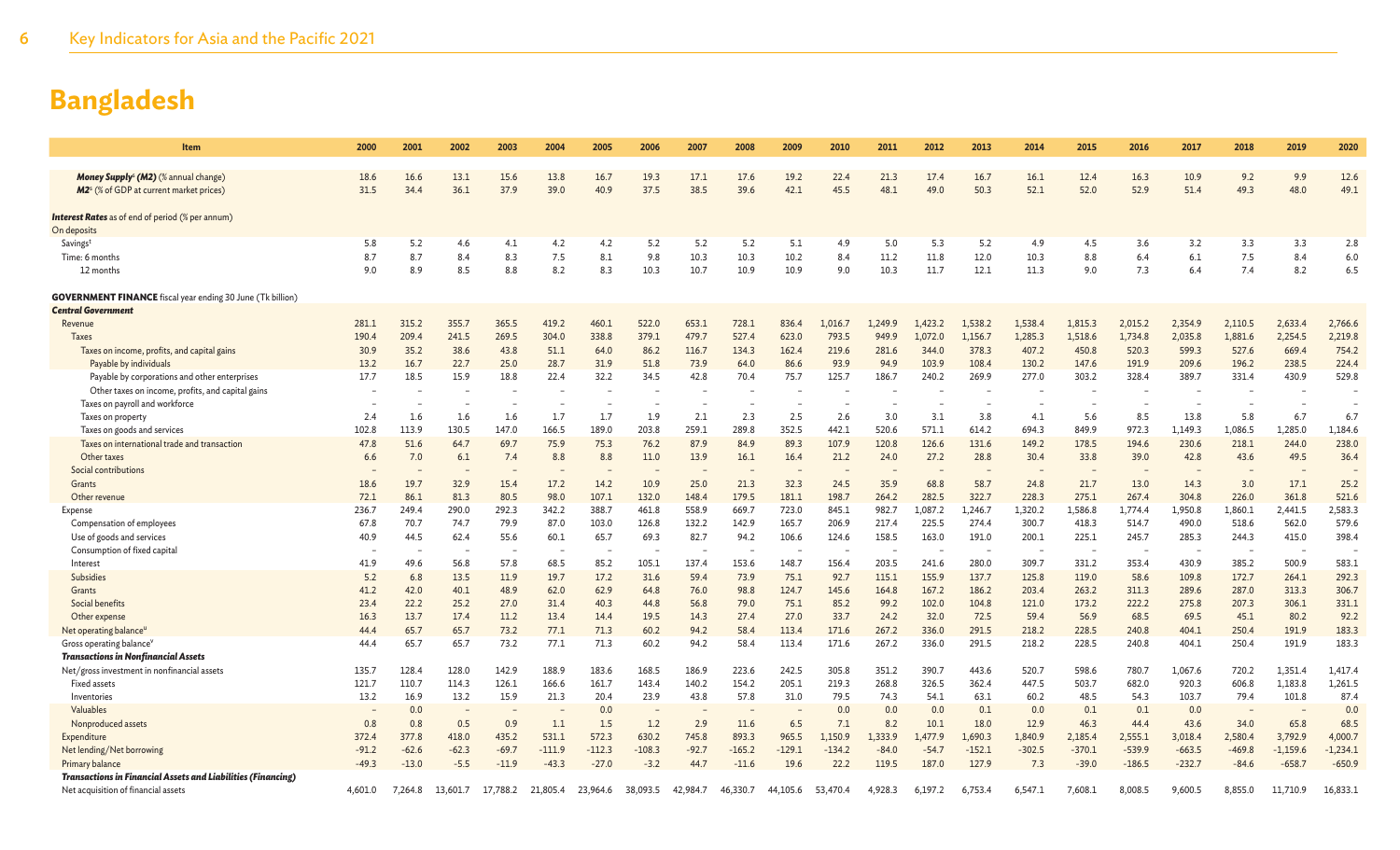| Item                                                                          | 2000               | 2001               | 2002               | 2003               | 2004               | 2005               | 2006               | 2007               | 2008               | 2009               | 2010               | 2011               | 2012               | 2013               | 2014               | 2015               | 2016               | 2017                 | 2018                 | 2019                 | 2020                 |
|-------------------------------------------------------------------------------|--------------------|--------------------|--------------------|--------------------|--------------------|--------------------|--------------------|--------------------|--------------------|--------------------|--------------------|--------------------|--------------------|--------------------|--------------------|--------------------|--------------------|----------------------|----------------------|----------------------|----------------------|
|                                                                               |                    |                    |                    |                    |                    |                    |                    |                    |                    |                    |                    |                    |                    |                    |                    |                    |                    |                      |                      |                      |                      |
| Domestic                                                                      | 4,601.0            | 7.264.8            | 13,601.7           | 17,788.2           | 21,805.4           | 23,964.6           | 38,093.4           | 42,984.7           | 46,330.7           | 44,105.6           | 53,470.4           | 4.928.3            | 6,197.2            | 6.753.4            | 6.547.1            | 7,608.1            | 8.008.5            | 9,600.5              | 8,855.0              | 11,710.9             | 16,833.1             |
| External                                                                      |                    |                    |                    |                    |                    |                    |                    |                    |                    |                    |                    |                    |                    |                    |                    |                    |                    |                      |                      |                      |                      |
| Net incurrence of liabilities<br>Domestic                                     | 2,967.2<br>2.888.2 | 3,408.0<br>3.324.0 | 3,544.6<br>3,456.7 | 3,623.7<br>3,541.0 | 5,040.8<br>4,943.2 | 5,262.8<br>5,146.8 | 4,659.3<br>4,553.2 | 5,137.7<br>4,980.2 | 5,464.8<br>5,345.4 | 5,986.1<br>5,821.1 | 6,378.7<br>6,243.9 | 5,218.6<br>5,064.5 | 6,280.2<br>6,072.3 | 6.691.5<br>6,483.5 | 6,705.0<br>6,476.3 | 7,982.4<br>7,608.9 | 8,416.8<br>8,136.9 | 10,355.5<br>10,081.6 | 13,861.5<br>13,660.0 | 18,448.1<br>17,919.0 | 23,238.5<br>22,592.8 |
| External                                                                      | 79.0               | 84.0               | 87.9               | 82.8               | 97.6               | 116.0              | 106.1              | 157.5              | 119.3              | 165.0              | 134.9              | 154.0              | 207.9              | 208.0              | 228.7              | 373.5              | 279.9              | 273.9                | 201.5                | 529.1                | 645.                 |
|                                                                               |                    |                    |                    |                    |                    |                    |                    |                    |                    |                    |                    |                    |                    |                    |                    |                    |                    |                      |                      |                      |                      |
| <b>Government Finance</b> (% of GDP at current market prices)                 |                    |                    |                    |                    |                    |                    |                    |                    |                    |                    |                    |                    |                    |                    |                    |                    |                    |                      |                      |                      |                      |
| Total revenue                                                                 | 9.7                | 10.0               | 11.8               | 11.1               | 11.3               | 11.0               | 11.2               | 12.3               | 11.9               | 12.2               | 13.0               | 13.9               | 13.7               | 12.9               | 11.5               | 10.6               | 10.2               | 10.5                 | 8.3                  | 10.4                 | 9.6                  |
| Tax revenue                                                                   | 6.5                | 6.7                | 8.0                | 8.2                | 8.2                | 8.1                | 8.2                | 9.1                | 8.6                | 9.1                | 10.2               | 10.6               | 10.3               | 9.7                | 9.6                | 8.9                | 8.8                | 9.1                  | 7.4                  | 8.9                  | 7.7                  |
| Taxes payable by individuals                                                  | 0.5                | 0.5                | 0.8                | 0.8                | 0.8                | 0.8                | 1.1                | 1.4                | 1.0                | 1.3                | 1.2                | 1.1                | 1.0                | 0.9                | 1.0                | 0.9                | 1.0                | 0.9                  | 0.8                  | 0.9                  | 0.8                  |
| Taxes payable by corporations and other enterprises                           | 0.6                | 0.6                | 0.5                | 0.6                | 0.6                | 0.8                | 0.7                | 0.8                | 1.2                | 1.1                | 1.6                | 2.1                | 2.3                | 2.3                | 2.1                | 1.8                | 1.7                | 1.7                  | 1.3                  | 1.7                  | 1.8                  |
| Total expenditure                                                             | 12.8               | 12.0               | 13.9               | 13.2               | 14.4               | 13.7               | 13.5               | 14.1               | 14.6               | 14.1               | 14.8               | 14.8               | 14.2               | 14.2               | 13.7               | 12.7               | 12.9               | 13.4                 | 10.2                 | 15.0                 | 13.9                 |
| Net lending/Net borrowing                                                     | $-3.1$             | $-2.0$             | $-2.1$             | $-2.1$             | $-3.0$             | $-2.7$             | $-2.3$             | $-1.8$             | $-2.7$             | $-1.9$             | $-1.7$             | $-0.9$             | $-0.5$             | $-1.3$             | $-2.3$             | $-2.2$             | $-2.7$             | $-3.0$               | $-1.9$               | $-4.6$               | $-4.3$               |
| Primary balance                                                               | $-1.7$             | $-0.4$             | $-0.2$             | $-0.4$             | $-1.2$             | $-0.7$             | $-0.1$             | 0.8                | $-0.2$             | 0.3                | 0.3                | 1.3                | 1.8                | 1.1                | 0.1                | $-0.2$             | $-0.9$             | $-1.0$               | $-0.3$               | $-2.6$               | $-2.3$               |
| <b>Expenditure by Function, Central Government</b>                            |                    |                    |                    |                    |                    |                    |                    |                    |                    |                    |                    |                    |                    |                    |                    |                    |                    |                      |                      |                      |                      |
| Total expenditure                                                             | 245.5              | 309.2              | 318.0              | 362.9              | 367.1              | 421.1              | 447.3              | 501.6              | 629.1              | 893.2              | 1.015.2            | 1.282.8            | 1.524.5            | 1,756.4            | 1.891.0            | 2,088.7            | 2,400.5            | 2.693.8              | 3.593.3              | 4.196.1              | 4,494.5              |
| General public services                                                       | 35.2               | 45.1               | 45.3               | 42.8               | 50.2               | 50.5               | 51.6               | 43.4               | 52.0               | 68.8               | 82.5               | 80.8               | 110.7              | 79.5               | 144.3              | 123.4              | 151.3              | 292.5                | 816.0                | 938.0                | 1,188.4              |
| Defense                                                                       | 31.1               | 33.9               | 37.3               | 39.3               | 37.8               | 40.8               | 42.5               | 65.5               | 70.1               | 71.6               | 87.6               | 111.3              | 122.3              | 134.1              | 152.5              | 175.9              | 204.4              | 233.4                | 269.9                | 325.5                | 347.8                |
| Economic affairs                                                              | 43.2               | 64.6               | 72.3               | 88.7               | 45.8               | 56.8               | 56.8               | 64.8               | 100.2              | 173.8              | 221.2              | 281.8              | 336.8              | 450.3              | 441.8              | 473.0              | 603.3              | 566.1                | 852.4                | 988.8                | 1,053.5              |
| Agriculture                                                                   | 12.4               | 13.4               | 12.5               | 13.1               | 14.1               | 23.2               | 20.6               | 30.3               | 43.5               | 95.6               | 111.5              | 129.6              | 146.7              | 196.7              | 172.8              | 159.7              | 178.6              | 168.9                | 125.8                | 151.6                | 145.6                |
| Industry                                                                      | 12.4               | 20.9               | 16.9               | 18.8               | $\cdots$           | $\cdots$           | $\cdots$           |                    | $\cdots$           | 8.9                | 8.8                | 9.4                | 15.8               | 26.0               | 24.3               | 25.7               | 19.6               | 22.0                 | 30.8                 | 40.2                 | 38.4                 |
| Electricity, gas, and water                                                   | 0.0                | 0.0                | 0.0                | 0.0                | 0.0                | 0.0                | 0.1                | 0.2                | 0.2                | 25.5               | 34.7               | 72.3               | 79.7               | 102.8              | 102.3              | 93.6               | 169.8              | 146.2                | 282.0                | 345.3                | 331.3                |
| Transport and communications                                                  | 16.7               | 28.4               | 41.1               | 36.0               | 28.9               | 30.3               | 33.3               | 27.9               | 45.2               | 43.8               | 66.2               | 70.5               | 94.6               | 124.8              | 142.4              | 194.1              | 235.2              | 229.0                | 413.8                | 451.8                | 538.2                |
| Other economic services                                                       | 1.7                | 1.8                | 1.8                | 20.7               | 2.8                | 3.3                | 2.8                | 6.4                | 11.3               |                    |                    |                    |                    |                    |                    |                    | $\cdots$           |                      | $\ddots$             | $\cdots$             | $\ddots$             |
| Environmental protection                                                      |                    | $\ddotsc$          | .                  | $\ddots$           | $\cdots$           | $\cdots$           | $\cdots$           | $\ddotsc$          | $\ddotsc$          | $\ddots$           | $\cdots$           | $\cdots$           | $\ddots$           | $\cdots$           | .                  | $\cdots$           | .                  | $\cdots$             | 67.1                 | 87.6                 | 74.3                 |
| Housing and community amenities                                               | 6.7                | 17.6               | 9.9                | 10.4               | 9.6                | 10.0               | 13.2               | 10.0               | 16.6               | 13.7               | 12.5               | 13.3               | 13.4               | 13.7               | 17.0               | 19.6               | 38.6               | 50.1                 | 34.7                 | 59.6                 | 55.0                 |
| Health<br>Education                                                           | 23.2<br>48.4       | 22.8<br>57.4       | 23.9<br>56.4       | 24.8<br>61.8       | 28.9<br>65.5       | 31.3<br>70.8       | 34.6<br>83.1       | 39.5<br>96.9       | 41.8<br>104.1      | 51.0<br>121.0      | 62.7<br>159.0      | 72.9<br>188.0      | 76.7<br>191.1      | 85.5<br>212.8      | 93.9<br>267.0      | 104.2<br>303.1     | 126.1<br>399.2     | 66.2<br>490.0        | 178.0<br>512.5       | 185.4<br>632.6       | 176.5<br>659.7       |
| Social protection                                                             | 3.3                | 4.2                | 4.2                | 5.8                | 7.6                | 12.0               | 14.1               | 15.7               | 18.5               | 78.9               | 69.6               | 77.3               | 89.9               | 100.5              | 112.3              | 111.5              | 153.2              | 162.1                | 293.9                | 350.9                | 343.1                |
| Others <sup>w</sup>                                                           | 54.3               | 63.6               | 68.6               | 89.4               | 121.7              | 149.0              | 151.5              | 165.8              | 225.8              | 314.4              | 320.1              | 457.6              | 583.8              | 680.1              | 662.3              | 778.0              | 724.4              | 833.5                | 568.8                | 627.6                | 596.2                |
|                                                                               |                    |                    |                    |                    |                    |                    |                    |                    |                    |                    |                    |                    |                    |                    |                    |                    |                    |                      |                      |                      |                      |
| <b>Expenditure by Function</b> (% of GDP at current market prices)            |                    |                    |                    |                    |                    |                    |                    |                    |                    |                    |                    |                    |                    |                    |                    |                    |                    |                      |                      |                      |                      |
| Education                                                                     | 2.0                | 2.3                | 2.1                | 2.1                | 2.0                | 1.9                | 1.7                | 1.8                | 1.7                | 1.7                | 2.0                | 2.1                | 1.8                | 2.1                | 2.3                | 2.0                | 2.3                | 2.5                  | 2.3                  | 2.5                  | 2.3                  |
| Health                                                                        | 1.0                | 0.9                | 0.9                | 0.8                | 0.9                | 0.8                | 0.7                | 0.7                | 0.7                | 0.7                | 0.8                | 0.8                | 0.7                | 0.8                | 0.8                | 0.7                | 0.7                | 0.3                  | 0.8                  | 0.7                  | 0.6                  |
| Social protection                                                             | 0.1                | 0.2                | 0.2                | 0.2                | 0.2                | 0.3                | 0.3                | 0.3                | 0.3                | 1.1                | 0.9                | 0.8                | 0.9                | 1.0                | 1.0                | 0.7                | 0.9                | 0.8                  | 1.3                  | 1.4                  | 1.2                  |
|                                                                               |                    |                    |                    |                    |                    |                    |                    |                    |                    |                    |                    |                    |                    |                    |                    |                    |                    |                      |                      |                      |                      |
| <b>EXTERNAL TRADE</b> fiscal year ending 30 June (Tk billion)<br>Exports, fob | 249.2              | 324.2              | 309.3              | 375.9              | 441.6              | 531.3              | 707.5              | 841.0              | 968.0              | 1.071.9            | 1.121.3            | 1.635.9            | 1.924.4            | 2.157.1            | 2,314.3            | 2,384.2            | 2,617.1            | 2,691.6              | 2,979.0              | 3,327.8              | 2,783.5              |
| Imports, fob                                                                  | 380.               | 454.9              | 442.1              | 504.1              | 579.9              | 728.7              | 892.2              | 1,070.8            | 1,336.4            | 1,396.0            | 1,479.7            | 2,315.0            | 2,634.6            | 2,683.8            | 2,842.3            | 2,925.2            | 3,122.7            | 3,441.0              | 4,471.4              | 4,658.3              | 4,297.6              |
| Trade balance                                                                 | $-131.4$           | $-130.7$           | $-132.7$           | $-128.2$           | $-138.3$           | $-197.4$           | $-184.7$           | $-229.8$           | $-368.4$           | $-324.1$           | $-358.4$           | $-679.1$           | $-710.2$           | $-526.7$           | $-528.0$           | $-541.0$           | $-505.6$           | $-749.4$             | $-1,492.4$           | $-1,330.6$           | $-1,514.0$           |
|                                                                               |                    |                    |                    |                    |                    |                    |                    |                    |                    |                    |                    |                    |                    |                    |                    |                    |                    |                      |                      |                      |                      |
| <b>External Trade</b> (% annual change)                                       |                    |                    |                    |                    |                    |                    |                    |                    |                    |                    |                    |                    |                    |                    |                    |                    |                    |                      |                      |                      |                      |
| Exports                                                                       | 19.5               | 30.1               | -4.6               | 21.5               | 17.5               | 20.3               | 33.2               | 18.9               | 15.1               | 10.7               | 4.6                | 45.9               | 17.6               | 12.1               | 7.3                | 3.0                | 9.8                | 2.8                  | 10.7                 | 11.7                 | $-16.4$              |
| Imports                                                                       | 9.7                | 19.5               | $-2.8$             | 14.0               | 15.0               | 25.7               | 22.4               | 20.0               | 24.8               | 4.5                | 6.0                | 56.4               | 13.8               | 1.9                | 5.9                | 2.9                | 6.7                | 10.2                 | 29.9                 | 4.2                  | $-7.7$               |
|                                                                               |                    |                    |                    |                    |                    |                    |                    |                    |                    |                    |                    |                    |                    |                    |                    |                    |                    |                      |                      |                      |                      |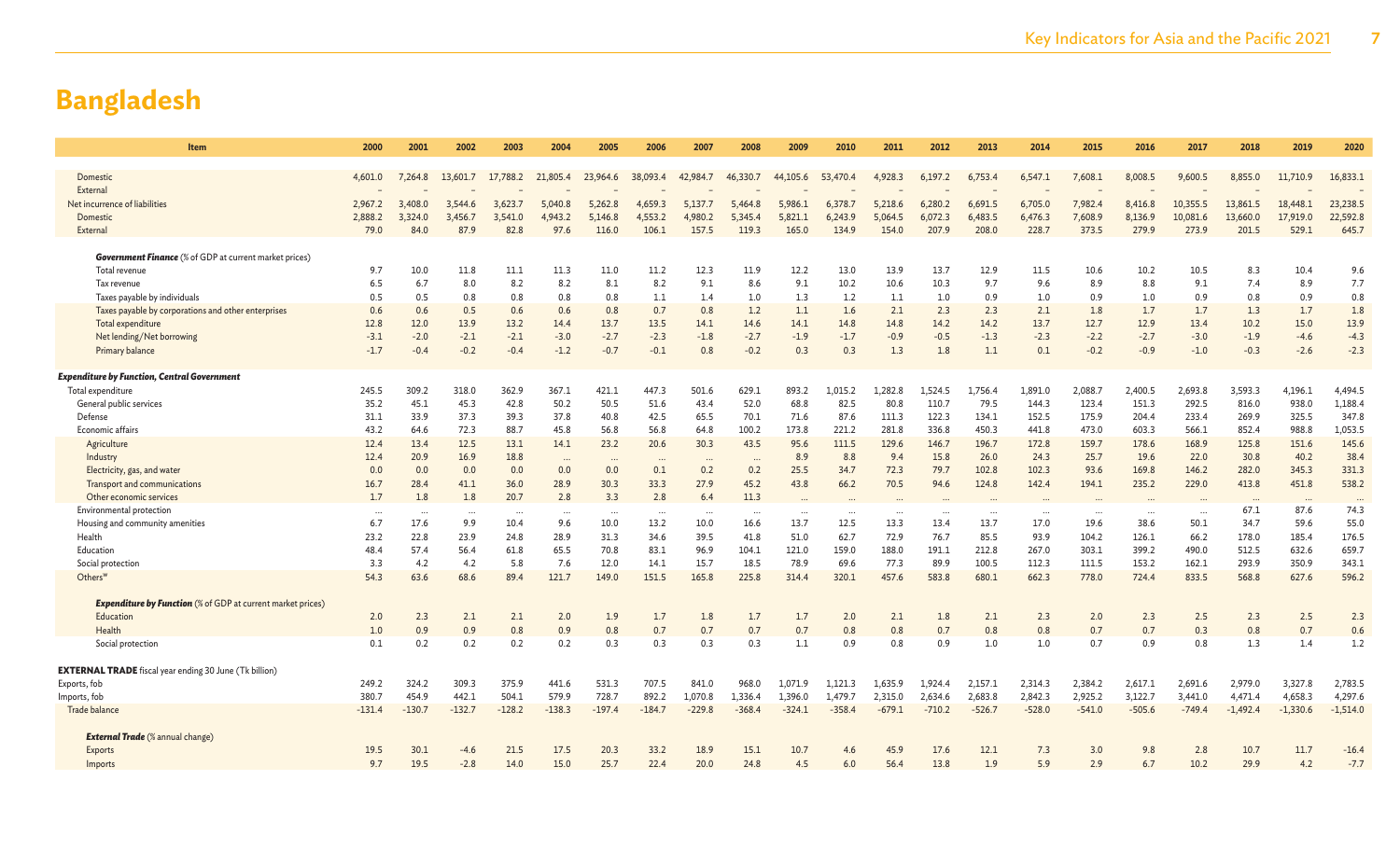| Item                                                               | 2000     | 2001      | 2002     | 2003     | 2004     | 2005     | 2006      | 2007     | 2008           | 2009     | 2010     | 2011     | 2012     | 2013     | 2014     | 2015     | 2016     | 2017     | 2018      | 2019      | 2020      |
|--------------------------------------------------------------------|----------|-----------|----------|----------|----------|----------|-----------|----------|----------------|----------|----------|----------|----------|----------|----------|----------|----------|----------|-----------|-----------|-----------|
|                                                                    |          |           |          |          |          |          |           |          |                |          |          |          |          |          |          |          |          |          |           |           |           |
| <b>Direction of Trade</b> calendar year (\$ million)               |          |           |          |          |          |          |           |          |                |          |          |          |          |          |          |          |          |          |           |           |           |
| Exports, total                                                     | 5,589.6  | 5.735.6   | 5.443.3  | 6.229.4  | 7.585.6  | 8.494.4  | 10,836.2  | 12,212.6 | 13,627.6       | 14,377.5 | 16.497.0 | 23,099.9 | 22,250.8 | 25,913.0 | 28,433.8 | 29,924.6 | 30,195.3 | 31,392.8 | 33,775.4  | 35,919.4  | 30,746.1  |
| 1. Germany                                                         | 607.8    | 588.2     | 566.2    | 849.6    | 1,101.5  | 1,143.7  | 1,605.3   | 1,757.8  | 1,803.5        | 1,832.6  | 2,074.9  | 3,251.3  | 2,970.6  | 3,440.7  | 3,878.0  | 3,857.4  | 3,837.9  | 4,042.5  | 4,428.7   | 4,557.    | 3,950.7   |
| 2. United States                                                   | 1,779.5  | 1,696.6   | 1,504.4  | 1,488.6  | 1,697.5  | 2,003.5  | 2,552.3   | 2,766.8  | 2,822.6        | 2,910.4  | 3,247.5  | 3,824.2  | 3,702.4  | 3,948.0  | 4,052.6  | 4,164.9  | 3,962.3  | 3,839.8  | 4,178.8   | 4,607.4   | 4,051.8   |
| 3. United Kingdom                                                  | 439.5    | 486.5     | 531.7    | 604.1    | 849.2    | 794.8    | 891.8     | 971.6    | 1,169.4        | 1,241.6  | 1.243.9  | 1,982.0  | 1.908.1  | 2,193.3  | 2,238.8  | 2,656.7  | 2,588.7  | 2,731.0  | 2,854.3   | 3,050.0   | 2,569.1   |
| 4. Spain                                                           | 71.8     | 88.4      | 103.5    | 158.9    | 239.8    | 298.8    | 380.5     | 419.3    | 488.6          | 494.5    | 507.4    | 836.4    | 845.7    | 1,010.3  | 1,229.9  | 1,412.3  | 1,495.5  | 1,670.4  | 1,915.8   | 2,085.4   | 1,852.5   |
| 5. France                                                          | 288.6    | 308.4     | 311.5    | 367.5    | 526.4    | 544.5    | 630.9     | 705.4    | 864.4          | 931.2    | 997.     | 1,450.9  | 1,164.5  | 1,354.3  | 1,466.4  | 1,504.0  | 1,549.9  | 1,588.6  | 1,687.6   | 1,881.3   | 1,497.8   |
| 6. Italy                                                           | 227.9    | 263.0     | 216.0    | 240.8    | 305.1    | 326.2    | 428.1     | 477.1    | 528.1          | 530.6    | 561.2    | 869.7    | 758.6    | 920.3    | 1,161.7  | 1,170.9  | 1,159.3  | 1,280.8  | 1,373.2   | 1,391.7   | 1,129.7   |
| 7. Poland                                                          | 8.2      | 6.6       | 5.9      | 6.1      | 10.2     | 14.6     | 26.0      | 36.3     | 46.3           | 56.9     | 52.9     | 208.7    | 287.5    | 364.8    | 459.4    | 511.3    | 594.0    | 766.5    | 943.5     | 1.083.6   | 1,043.5   |
| 8. Canada                                                          | 96.6     | 95.6      | 82.6     | 165.5    | 247.4    | 275.4    | 361.4     | 365.3    | 435.0          | 502.3    | 552.8    | 783.3    | 778.2    | 853.3    | 778.3    | 780.1    | 770.0    | 789.1    | 832.2     | 970.1     | 731.6     |
| 9. Netherlands                                                     | 234.1    | 251.5     | 207.9    | 227.4    | 254.0    | 241.4    | 318.3     | 411.7    | 647.0          | 847.6    | 890.2    | 831.9    | 536.8    | 612.8    | 654.0    | 620.1    | 608.1    | 833.5    | 836.5     | 904.7     | 837.0     |
| 10. India                                                          | 50.1     | 60.8      | 39.3     | 55.3     | 66.1     | 118.9    | 151.3     | 212.8    | 318.8          | 268.2    | 320.9    | 523.0    | 520.0    | 473.0    | 432.0    | 546.8    | 642.8    | 559.7    | 877.3     | 980.3     | 843.2     |
| Imports, total                                                     | 8,861.1  | 8,997.3   | 7,839.9  | 9,816.5  | 11.572.5 | 13,836.4 | 16,080.3  | 18,466.4 | 23,832.9       | 21,819.3 | 27,771.2 | 36,148.1 | 34,159.4 | 37,477.4 | 41,635.1 | 39,413.0 | 41,248.2 | 47,751.5 | 55,318.9  | 55,095.3  | 45,858.0  |
| 1. China, People's Republic of                                     | 667.5    | 772.4     | 910.3    | 1.090.8  | 1.445.7  | 1,870.3  | 2,332.2   | 2,771.6  | 3.511.4        | 3,524.2  | 4,681.4  | 6.575.2  | 6.092.1  | 6,972.5  | 7,846.1  | 8,848.8  | 10,028.8 | 10,433.7 | 13,144.0  | 13,265.8  | 10,862.6  |
| 2. India                                                           | 945.4    | L,195.5   | 1,145.8  | 1,494.2  | 1,745.1  | 1,951.2  | 2,061.7   | 2,646.6  | 3,498.2        | 2,748.6  | 3,859.8  | 4,870.3  | 4,704.2  | 5,246.1  | 6,174.4  | 5,575.2  | 5,530.2  | 7,281.7  | 8,641.6   | 6,936.5   | 6,289.5   |
| 3. Singapore                                                       | 760.9    | 827.1     | 905.6    | 1,040.7  | 873.1    | 852.3    | 965.2     | 1,137.5  | 1,682.0        | 1,646.4  | 1,492.8  | 1,431.4  | 1,560.1  | 1,970.1  | 2,408.4  | 2,038.0  | 2,101.5  | 2,739.9  | 2,879.7   | 2,592.8   | 1,675.9   |
| 4. Japan                                                           | 849.     | 720.7     | 594.9    | 566.7    | 614.0    | 571.0    | 749.8     | 653.8    | 974.7          | 1,009.8  | 1,162.7  | 1,430.7  | 1,346.0  | 1,183.4  | 1,431.3  | 1,533.5  | 1,835.9  | 1,671.9  | 1,886.1   | 1,827.7   | 1,785.8   |
| 5. United States                                                   | 213.9    | 264.9     | 234.2    | 231.1    | 268.2    | 326.5    | 376.7     | 470.4    | 428.6          | 468.1    | 534.1    | 787.7    | 573.1    | 650.6    | 876.5    | 940.2    | 861.3    | 1,435.3  | 1,727.5   | 1,946.8   | 2,071.1   |
| 6. Indonesia                                                       | 193.2    | 179.5     | 171.5    | 209.2    | 261.1    | 269.5    | 312.8     | 378.7    | 495.7          | 584.0    | 753.2    | 1,051.3  | 1,124.8  | 1,079.7  | 1,281.3  | 1,295.8  | 1,088.9  | 1,357.8  | 1,963.2   | 1,846.7   | 1,707.1   |
| 7. Brazil                                                          | 31.3     | 36.9      | 24.4     | 43.3     | 120.4    | 94.1     | 106.0     | 211.7    | 150.0          | 393.0    | 419.0    | 883.8    | 1,098.7  | 939.3    | 984.5    | 909.2    | 1,081.0  | 1,506.6  | 1,194.2   | 1,405.0   | 1,560.0   |
| 8. Malaysia                                                        | 128.     | 146.5     | 147.8    | 215.2    | 274.8    | 299.7    | 347.8     | 327.1    | 621.2          | 973.4    | 1.316.0  | 1,766.3  | 1.711.4  | 1.975.5  | 1,762.7  | 1,000.7  | 957.2    | 1,195.9  | 1,507.7   | 1,649.9   | 1,230.5   |
| 9. Korea, Republic of                                              | 347.8    | 403.7     | 340.8    | 367.0    | 418.6    | 446.2    | 514.6     | 550.6    | 796.3          | 804.7    | 965.5    | 1,333.7  | 1,487.8  | 1,237.7  | 1,237.3  | 1,134.7  | 1,206.0  | 1,232.2  | 1,285.5   | 1,203.9   | 977.1     |
| 10. Germany                                                        | 176.8    | 192.8     | 158.2    | 174.3    | 223.3    | 316.3    | 301.6     | 413.7    | 454.1          | 427.2    | 530.6    | 670.5    | 504.5    | 579.5    | 596.4    | 672.4    | 823.7    | 874.0    | 1,135.6   | 990.6     | 735.5     |
| <b>BALANCE OF PAYMENTS</b> fiscal year ending 30 June (\$ million) |          |           |          |          |          |          |           |          |                |          |          |          |          |          |          |          |          |          |           |           |           |
| Current account balance                                            | $-418$   | $-1,098$  | 157      | 176      | 176      | $-557$   | 824       | 936      | 702            | 2,416    | 3,724    | $-1,686$ | $-447$   | 2,388    | 1,409    | 3,492    | 4,262    | $-1,331$ | $-9,567$  | $-4,490$  | $-4,723'$ |
| Balance on goods                                                   | $-1,865$ | $-2,011$  | $-1,768$ | $-2,215$ | $-2,319$ | $-3,297$ | $-2,889$  | $-3,458$ | $-5,330$       | $-4,710$ | $-5,155$ | $-9,935$ | $-9,320$ | $-7,009$ | $-6,794$ | $-6,965$ | $-6,460$ | $-9,472$ | $-18,178$ | $-15,835$ | $-17,858$ |
| Exports                                                            | 5,701    | 6,419     | 5,929    | 6,492    | 7,521    | 8,573    | 10,412    | 12,053   | 14,151         | 15,581   | 16,233   | 22,592   | 23,989   | 26,567   | 29,777   | 30,697   | 33,441   | 34,019   | 36,285    | 39,604    | 32,832    |
| Imports                                                            | 7,566    | 8,430     | 7,697    | 8,707    | 9,840    | 11,870   | 13,301    | 15,511   | 19,481         | 20,291   | 21,388   | 32,527   | 33,309   | 33,576   | 36,571   | 37,662   | 39,901   | 43,491   | 54,463    | 55,439    | 50,690*   |
| <b>Balance on services</b>                                         | $-645$   | $-914$    | $-499$   | $-691$   | $-874$   | $-870$   | $-1,023$  | $-1,255$ | $-1,525$       | $-1,616$ | $-1,233$ | $-2,612$ | $-3,001$ | $-3,162$ | $-4,096$ | $-3,186$ | $-2,708$ | $-3,288$ | $-4,201$  | $-3,176$  | $-2,541$  |
| Credit                                                             | 849      | 759       | 865      | 887      | 924      | 1,177    | 1,340     | 1,484    | 1,891          | 1,832    | 2,478    | 2,573    | 2,694    | 2,830    | 3,115    | 3,084    | 3,523    | 3,621    | 4,540     | 7,154     | 6,751'    |
| Debit                                                              | 1,494    | 1,673     | 1,364    | 1,578    | 1,798    | 2,047    | 2,363     | 2,739    | 3,416          | 3,448    | 3,711    | 5,185    | 5,695    | 5,992    | 7,211    | 6,270    | 6,231    | 6,909    | 8,741     | 10,330    | 9,292     |
| Balance on primary income                                          | $-302$   | $-344$    | $-402$   | $-358$   | $-374$   | $-680$   | $-702$    | $-905$   | $-994$         | $-1,484$ | $-1,484$ | $-1,454$ | $-1,549$ | $-2,369$ | $-2,635$ | $-2,252$ | $-1,915$ | $-1,870$ | $-2,641$  | $-2,382$  | $-3,106*$ |
| Credit                                                             | 97       | 97        | 50       | 64       | 63       | 116      | 136       | 244      | 217            | 95       | 52       | 124      | 193      | 120      | 131      | 76       | 74       | 82       | 146       | 177       | 140       |
| Debit                                                              | 399      | 441       | 452      | 422      | 437      | 796      | 838       | 1.149    | 1.211          | 1,579    | 1.536    | 1.578    | 1.742    | 2.489    | 2,766    | 2,328    | 1,989    | 1,952    | 2,787     | 2,559     | 3,246'    |
| Balance on secondary income                                        | 2,394    | 2,171     | 2,826    | 3,440    | 3,743    | 4,290    | 5,438     | 6,554    | 8,551          | 10,226   | 11,596   | 12,315   | 13,423   | 14,928   | 14,934   | 15,895   | 15,345   | 13,299   | 15,453    | 16,903    | 18,782    |
| Credit                                                             |          |           | 2.757    | 3,358    | 3,682    | 4,253    | 5,313     | 6,457    | 8,402          | 10,154   | 11.469   | 12,212   | 13,317   |          |          |          |          |          |           |           |           |
| Debit                                                              |          | $\ddotsc$ | 69       | 82       | 61       | 37       | 125       | 97       | 149            | 72       | 127      | 103      | 106      |          |          |          |          |          | $\cdots$  | $\ddots$  | $\cdots$  |
| Capital account                                                    | 561      | 432       | 410      | 428      | 196      | 163      | 375       | 490      | 576            | 451      | 512      | 642      | 482      | 629      | 598      | 496      | 464      | 400      | 331       | 239       | 256*      |
| Credit                                                             | 561      | 432       | 410      | 428      | 196      | 163      | 375       | 490      | 576            | 451      | 512      | 642      | 482      | 629      | 598      | 496      | 464      | 400      | 331       | 239       | 256*      |
| Debit                                                              | $\cdots$ |           | $\cdots$ | $\cdots$ | $\cdots$ |          | $\cdots$  | $\cdots$ |                | $\cdots$ |          |          |          |          |          |          | $\cdots$ |          | $\cdots$  | $\cdots$  |           |
| <b>Financial account</b>                                           | $-116$   | 682       | 391      | 413      | $-31$    | 784      | $-141$    | 762      | $-457$         | $-825$   | $-651$   | 651      | 1,436    | 2,770    | 2,855    | 1,267    | 944      | 4,247    | 9,011     | 5,130     | $7,537*$  |
| Direct investment                                                  | 383      | 550       | 391      | 376      | 276      | 800      | 743       | 793      | 748            | 961      | 913      | 775      | 1,191    | 1,726    | 1,474    | 1,172    | 1,285    | 1,653    | 1,778     | 2,628     | 1,271'    |
| Portfolio investment                                               |          |           | $-6$     |          |          |          | 32        | 106      | 4 <sup>7</sup> | $-159$   | $-117$   | 109      | 240      | 368      | 937      | 379      | 139      | 457      | 349       | 171       | $44*$     |
| <b>Financial derivatives</b>                                       |          |           |          |          |          |          | $\ddotsc$ |          |                |          |          |          |          |          | $\cdots$ |          | $\cdots$ |          |           |           |           |
| Other investment                                                   | $-499$   | 132       | 6        | 35       | -313     | -16      | $-916$    | $-137$   | $-1,252$       | $-1,627$ | $-1,447$ | -233     | 5        | 676      | 444      | -284     | -480     | 2,137    | 6,884     | 2,331     | 6,222'    |
|                                                                    |          |           |          |          |          |          |           |          |                |          |          |          |          |          |          |          |          |          |           |           |           |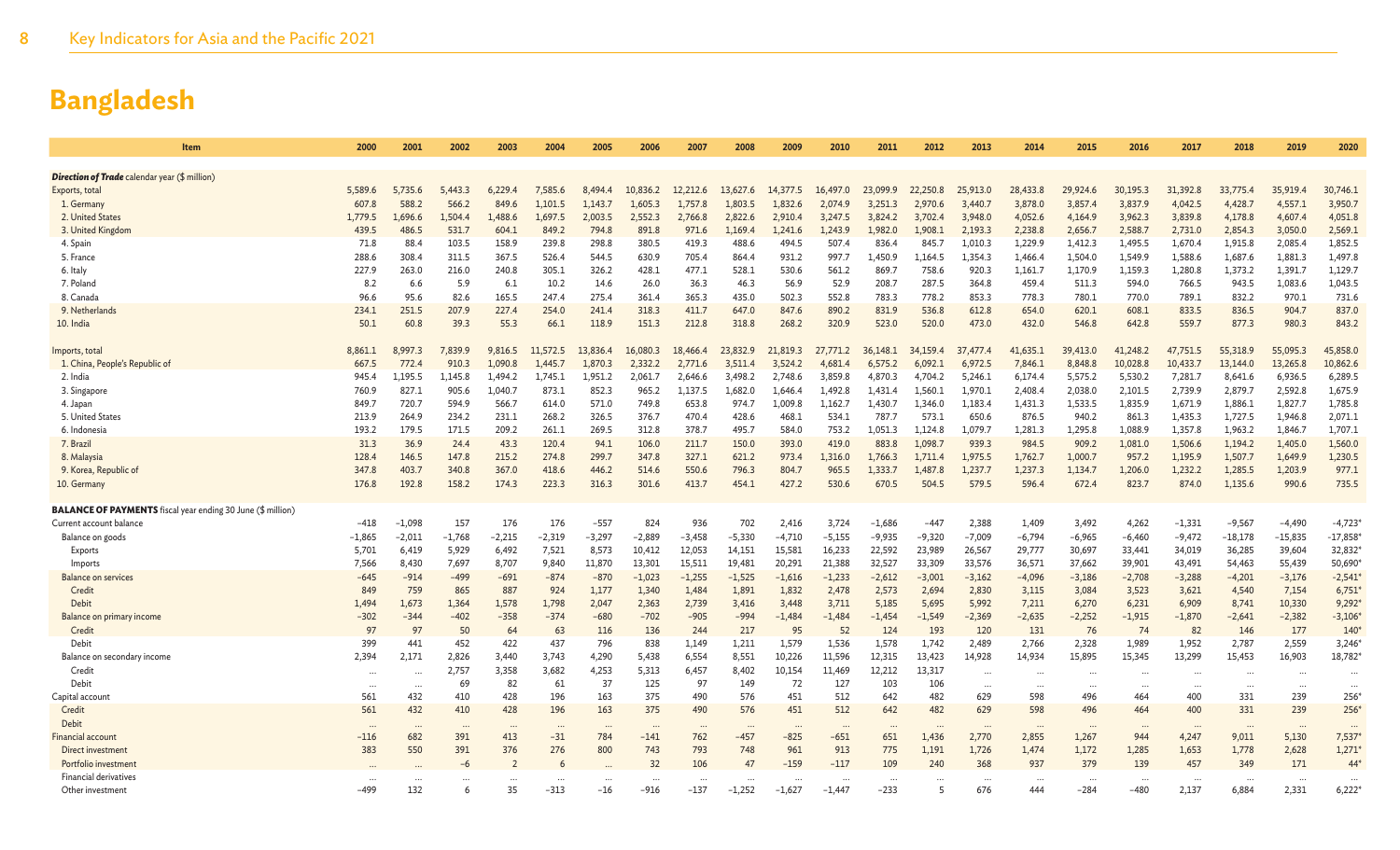| <b>Item</b>                                                    | 2000     | 2001     | 2002                     | 2003     | 2004     | 2005     | 2006     | 2007     | 2008     | 2009     | 2010     | 2011     | 2012     | 2013     | 2014     | 2015     | 2016     | 2017     | 2018     | 2019     | 2020                 |
|----------------------------------------------------------------|----------|----------|--------------------------|----------|----------|----------|----------|----------|----------|----------|----------|----------|----------|----------|----------|----------|----------|----------|----------|----------|----------------------|
|                                                                |          |          |                          |          |          |          |          |          |          |          |          |          |          |          |          |          |          |          |          |          |                      |
| Net errors and omissions                                       | 152      | $-297$   | $-550$                   | $-202$   | $-170$   | $-323$   | $-720$   | $-695$   | $-490$   | 16       | $-720$   | $-263$   | $-977$   | $-659$   | 621      | $-882$   | $-634$   | $-147$   | $-632$   | $-700$   | $-145*$              |
| Overall balance                                                | 179      | $-281$   | 408                      | 815      | 171      | 67       | 338      | 1,493    | 331      | 2,058    | 2,865    | $-656$   | 494      | 5,128    | 5,483    | 4,373    | 5,036    | 3,169    | $-857$   | 179      | 2,925                |
| Reserves and related items                                     | $-179$   | 281      | $-408$                   | $-815$   | $-171$   | $-67$    | $-338$   | $-1,493$ | $-331$   | $-2,058$ | $-2,865$ | 656      | $-494$   | $-5,128$ | $-5,483$ | $-4,373$ | $-5,036$ | $-3,169$ | 857      | $-179$   | $-2,925*$            |
| International investment position                              |          |          |                          |          |          |          |          |          |          |          |          |          |          |          |          |          |          |          | $\cdots$ |          |                      |
|                                                                |          |          |                          |          |          |          |          |          |          |          |          |          |          |          |          |          |          |          |          |          |                      |
| <b>Balance of Payments</b> (% of GDP at current market prices) |          |          |                          |          |          |          |          |          |          |          |          |          |          |          |          |          |          |          |          |          |                      |
| Exports                                                        | 12.1     | 13.7     | 12.5                     | 12.5     | 13.3     | 14.2     | 14.5     | 15.1     | 15.4     | 15.2     | 14.1     | 17.6     | 18.0     | 17.7     | 17.2     | 15.7     | 15.1     | 13.6     | 13.2     | 13.1     | $9.9*$               |
| Imports                                                        | 16.6     | 18.6     | 16.3                     | 16.8     | 17.6     | 20.6     | 18.5     | 19.5     | 21.3     | 19.8     | 18.6     | 25.3     | 25.0     | 22.4     | 21.2     | 19.3     | 18.0     | 17.4     | 19.9     | 18.3     | $15.4^{\circ}$       |
| Balance on goods                                               | $-4.0$   | $-4.3$   | $-3.7$                   | $-4.3$   | $-4.1$   | $-5.5$   | $-4.0$   | $-4.3$   | $-5.8$   | $-4.6$   | $-4.5$   | $-7.7$   | $-7.0$   | $-4.7$   | $-3.9$   | $-3.6$   | $-2.9$   | $-3.8$   | $-6.6$   | $-5.2$   | $-5.4*$              |
| Current account balance                                        | $-0.9$   | $-2.4$   | 0.3                      | 0.3      | 0.3      | $-1.0$   | 1.1      | 1.2      | 0.8      | 2.4      | 3.2      | $-1.3$   | $-0.3$   | 1.6      | 0.8      | 1.8      | 1.9      | $-0.5$   | $-3.5$   | $-1.5$   | $-1.4*$              |
| Overall balance                                                | 0.4      | $-0.6$   | 0.9                      | 1.6      | 0.3      | 0.1      | 0.5      | 1.9      | 0.4      | 2.0      | 2.5      | $-0.5$   | 0.4      | 3.4      | 3.2      | 2.2      | 2.3      | 1.3      | $-0.3$   | 0.1      | $0.9*$               |
|                                                                |          |          |                          |          |          |          |          |          |          |          |          |          |          |          |          |          |          |          |          |          |                      |
| <b>INTERNATIONAL RESERVES</b> as of end of period (\$ million) |          |          |                          |          |          |          |          |          |          |          |          |          |          |          |          |          |          |          |          |          |                      |
| Total                                                          | 1,515.6  | 1.305.4  | 1,722.1                  | 2.624.2  | 3.222.4  | 2.825.3  | 3,877.0  | 5,278.0  | 5.788.6  | 10.343.3 | 11,177.5 | 9.192.1  | 12,751.1 | 18,092.0 | 22,310.7 | 27,493.1 | 32,278.8 | 33,423.8 | 32,019.2 | 32,691.8 | 43,164.2             |
| Gold, national valuation                                       | 29.6     | 30.4     | 38.9                     | 46.3     | 49.9     | 58.1     | 71.4     | 94.6     | 99.3     | 124.4    | 613.2    | 682.5    | 719.9    | 527.     | 525.3    | 469      | 502.8    | 574.6    | 566.5    | 678.9    | 841.8                |
| Foreign exchange                                               | 1,485.3  | 1,273.6  | L,680.7                  | 2.574.4  | 3,170.9  | 2,766.0  | 3,803.9  | 5,182.2  | 5,686.7  | 9,499.9  | 9.904.1  | 7,775.1  | 11,393.3 | 16,579.6 | 20,796.4 | 25,801.3 | 30,294.5 | 31,289.1 | 29,973.4 | 30,648.5 | 41,035.8             |
| Reserve position in the IMF                                    | 0.2      | 0.2      | 0.3                      | 0.3      | 0.3      | 0.3      | 0.4      | 0.4      | 0.5      | 0.5      | 0.6      | 0.6      | 0.8      | 0.8      | 0.8      | 0.8      | 180.1    | 190.9    | 186.5    | 185.4    | 193.1                |
| SDRs                                                           | 0.4      | 1.2      | 2.2                      | 3.2      | 1.2      | 0.9      | 1.3      | 0.8      | 2.1      | 718.5    | 659.6    | 733.8    | 637.2    | 984.0    | 988.1    | 1,221.2  | 1,301.4  | 1,369.2  | 1,292.9  | 1,179.0  | 1,093.4              |
|                                                                |          |          |                          |          |          |          |          |          |          |          |          |          |          |          |          |          |          |          |          |          |                      |
| <b>EXCHANGE RATES (Tk-\$)</b>                                  |          |          |                          |          |          |          |          |          |          |          |          |          |          |          |          |          |          |          |          |          |                      |
| End of period                                                  | 54.0     | 57.0     | 57.9                     | 58.8     | 60.7     | 66.2     | 69.1     | 68.6     | 68.9     | 69.3     | 70.7     | 81.9     | 79.8     | 77.8     | 77.9     | 78.5     | 78.7     | 82.7     | 83.9     | 84.9     | 84.8                 |
| Average of period                                              | 52.1     | 55.8     | 57.9                     | 58.2     | 59.5     | 64.3     | 68.9     | 68.9     | 68.6     | 69.0     | 69.6     | 74.2     | 81.9     | 78.1     | 77.6     | 77.9     | 78.5     | 80.4     | 83.5     | 84.5     | 84.9                 |
|                                                                |          |          |                          |          |          |          |          |          |          |          |          |          |          |          |          |          |          |          |          |          |                      |
| <b>EXTERNAL INDEBTEDNESS</b> as of end of year (\$ million)    |          |          |                          |          |          |          |          |          |          |          |          |          |          |          |          |          |          |          |          |          |                      |
| Total debt outstanding and disbursed                           | 15,600.6 | 14,978.8 | 16,687.6                 | 18,440.4 | 19,714.1 | 18,503.1 | 20,160.0 | 21,522.6 | 23,341.7 | 25,372.4 | 26,566.7 | 27,041.3 | 28,273.1 | 31,502.7 | 32,661.9 | 35,959.6 | 38,474.3 | 46,812.3 | 52,131.6 | 57,088.3 |                      |
| Long-term debt                                                 | 14,989.5 | 14,410.2 | 15,980.8                 | 17.679.8 | 18,698.3 | 17,438.9 | 18,434.7 | 19,577.9 | 20,690.0 | 21,964.4 | 22.216.4 | 23,667.1 | 25.103.1 | 26,273.5 | 27,040.9 | 27,716.0 | 29,093.2 | 34,422.2 | 41,565.8 | 45,937.2 | $\cdots$             |
| Public and publicly guaranteed                                 | 14,989.5 | 14,410.2 | 15,980.8                 | 17,679.8 | 18,698.3 | 17,438.9 | 18,434.7 | 19,432.5 | 20,268.3 | 21,179.2 | 21,140.5 | 22,213.1 | 23,313.9 | 24,082.7 | 23,932.2 | 24,370.0 | 26,000.3 | 31,026.8 | 36,328.0 | 41,036.6 | $\cdots$             |
| Private nonguaranteed                                          |          |          | $\overline{\phantom{a}}$ |          | $\sim$   | $\sim$   |          | 145.4    | 421.7    | 785.2    | 1.076.0  | 1.454.0  | 1.789.2  | 2.190.8  | 3,108.7  | 3,346.0  | 3,092.9  | 3,395.4  | 5,237.8  | 4,900.7  | $\ddot{\phantom{a}}$ |
| Short-term debt                                                | 334.0    | 360.7    | 572.1                    | 617.0    | 712.0    | 688.4    | 1,178.0  | 1,369.7  | 1,893.5  | 1.933.3  | 2,947.3  | 2,103.3  | 1,957.2  | 3,732.8  | 4,151.0  | 6,630.8  | 7,834.6  | 10,764.9 | 9,029.4  | 9,737.3  | $\cdots$             |
| Use of IMF credit                                              | 277.1    | 207.8    | 134.7                    | 143.6    | 303.8    | 375.8    | 547.4    | 575.0    | 758.2    | 1.474.7  | 1,402.9  | 1,270.8  | 1,212.9  | 1,496.4  | 1,470.0  | 1,612.8  | 1,546.5  | 1,625.3  | 1,536.3  | 1,413.8  |                      |
|                                                                |          |          |                          |          |          |          |          |          |          |          |          |          |          |          |          |          |          |          |          |          |                      |
| External debt (% of GNI)                                       | 28.3     | 26.9     | 29.3                     | 29.5     | 29.0     | 25.5     | 26.6     | 25.4     | 23.7     | 22.9     | 21.3     | 19.5     | 19.5     | 19.4     | 17.7     | 17.3     | 16.4     | 18.0     | 18.2     | 18.0     | $\cdots$             |
| Total long-term debt (% of total debt)                         | 96.1     | 96.2     | 95.8                     | 95.9     | 94.8     | 94.2     | 91.4     | 91.0     | 88.6     | 86.6     | 83.6     | 87.5     | 88.8     | 83.4     | 82.8     | 77.1     | 75.6     | 73.5     | 79.7     | 80.5     | $\ddotsc$            |
| Short-term debt (% of total debt)                              | 2.1      | 2.4      | 3.4                      | 3.3      | 3.6      | 3.7      | 5.8      | 6.4      | 8.1      | 7.6      | 11.1     | 7.8      | 6.9      | 11.8     | 12.7     | 18.4     | 20.4     | 23.0     | 17.3     | 17.1     | $\ddotsc$            |
| Debt service (% of exports of goods and services)              | 10.6     | 9.6      | 10.2                     | 8.3      | 7.1      | 7.6      | 5.5      | 7.0      | 5.3      | 6.0      | 5.1      | 5.6      | 5.8      | 5.9      | 5.9      | 4.7      | 4.6      | 5.5      | 6.4      | 12.8     |                      |
|                                                                |          |          |                          |          |          |          |          |          |          |          |          |          |          |          |          |          |          |          |          |          |                      |
| Debt service transactions during the year (\$ million)         |          |          |                          |          |          |          |          |          |          |          |          |          |          |          |          |          |          |          |          |          |                      |
| Principal repayments on long-term debt                         | 488.7    | 424.8    | 447.3                    | 412.2    | 451.8    | 574.8    | 482.6    | 744.0    | 669.1    | 770.2    | 820.6    | 1,081.3  | 1,142.1  | 1,435.6  | 1,547.0  | 1,266.3  | 1,325.2  | 1,468.0  | 2,033.2  | 4,687.9  | 2,749.9              |
| Interest on long-term debt                                     | 165.4    | 158.2    | 157.3                    | 159.1    | 175.4    | 198.9    | 167.5    | 187.3    | 216.9    | 207.6    | 203.3    | 262.5    | 252.4    | 258.2    | 275.1    | 232.9    | 268.9    | 417.9    | 484.6    | 639.3    | 1,124.8              |
| Interest on short-term debt                                    | 22.2     | 16.0     | 12.0                     | 13.0     | 23.7     | 35.1     | 58.8     | 72.0     | 39.0     | 23.9     | 31.8     | 49.5     | 28.0     | 47.2     | 51.2     | 87.3     | 136.7    | 243.6    | 298.6    | 323.9    | $\ddot{\phantom{a}}$ |
|                                                                |          |          |                          |          |          |          |          |          |          |          |          |          |          |          |          |          |          |          |          |          |                      |
| Average terms of new commitments                               |          |          |                          |          |          |          |          |          |          |          |          |          |          |          |          |          |          |          |          |          |                      |
| Interest rate (% per annum)                                    | 2.3      | 1.5      | 1.3                      | 1.2      | 1.0      | 1.5      | 2.0      | 2.1      | 1.2      | 2.0      | 0.9      | 1.0      | 1.7      | 0.7      | 0.8      | 0.9      | 2.1      | 1.3      | 1.6      | 1.5      |                      |
| Maturity (years)                                               | 26.4     | 33.1     | 34.0                     | 31.8     | 36.6     | 35.1     | 33.6     | 32.3     | 37.5     | 25.5     | 31.6     | 33.3     | 28.1     | 34.6     | 33.2     | 32.2     | 29.4     | 24.3     | 27.5     | 25.9     |                      |
| Grace period (years)                                           | 7.3      | 8.5      | 8.6                      | 8.2      | 9.4      | 9.2      | 8.7      | 8.2      | 9.5      | 7.4      | 8.5      | 4.7      | 7.4      | 8.6      | 8.2      | 7.0      | 9.1      | 6.0      | 6.3      | 6.9      |                      |
| Grant element (%)                                              | 30.4     | 43.8     | 45.7                     | 45.2     | 51.9     | 44.8     | 39.1     | 37.3     | 50.3     | 30.4     | 47.8     | 45.4     | 36.4     | 54.2     | 50.9     | 48.1     | 33.4     | 37.4     | 36.5     | 37.5     |                      |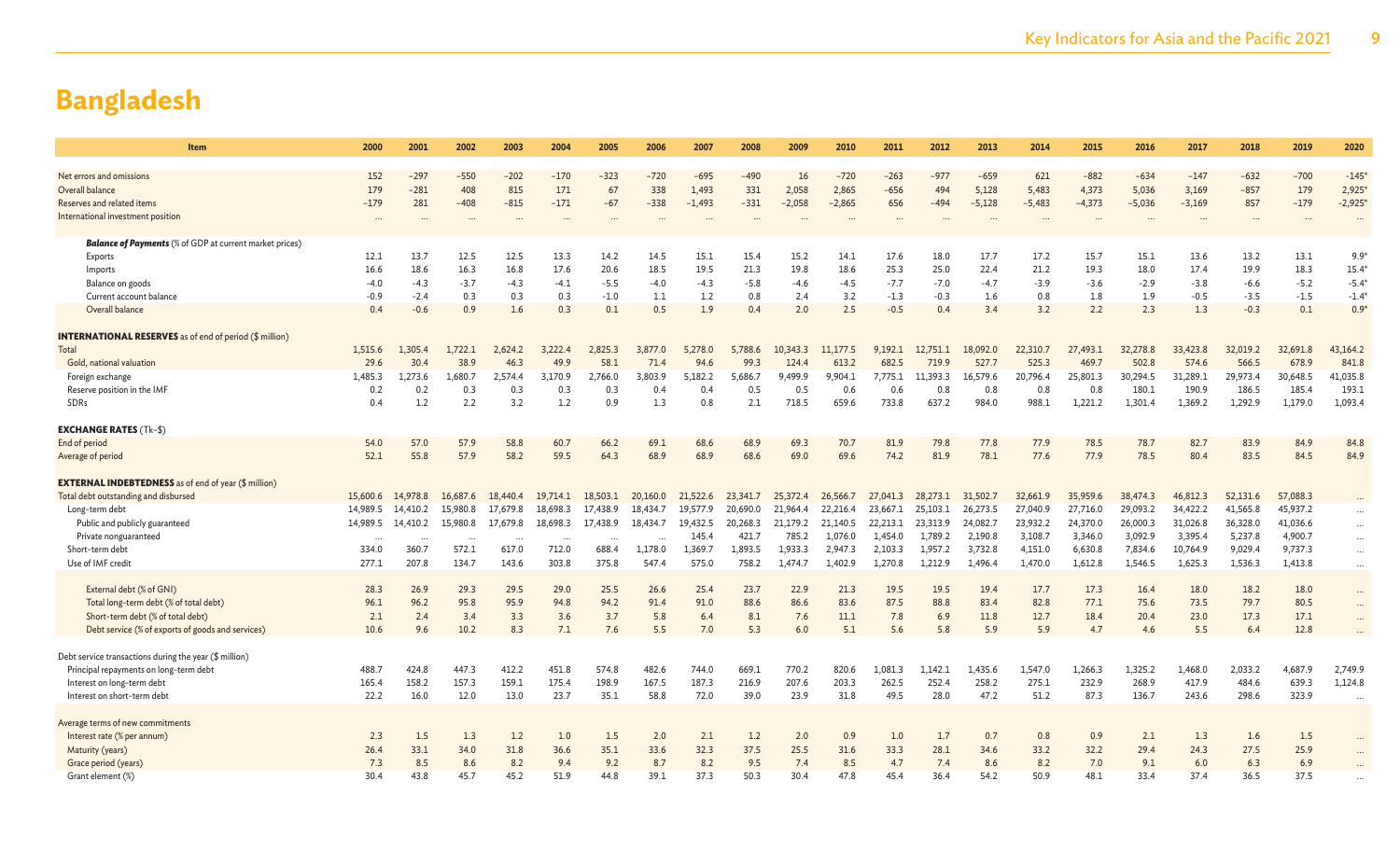... = data not available; | = marks break in series; - = magnitude equals zero; (-/+) 0.0 = magnitude is less than half of unit employed; \* = provisional, preliminary, estimate, budget figure; \$ = United States dollars; ci GDP = gross domestic product; GNI = gross national income; IMF = International Monetary Fund; km<sup>2</sup> = square kilometer; kWh = kilowatt-hour; m<sup>3</sup> = cubic meter; NPISHs = nonprofit institutions serving households; SDRs = sp

Note: A base year represented as, e.g., 2000/2001, corresponds to the fiscal year (e.g., beginning 1 July 2000 and ending 30 June 2001) and related data are presented in the column for the single year during which most of

- a Population data are based on the Bangladesh Bureau of Statistics Sample Vital Registration System. Some population growth rates are based on intercensal growth, while some are based on annual growth.
- b For 2000–2010, data include electricity, gas, steam, and air-conditioning supply; water supply; and sewerage, waste management, and remediation activities.
- c For 2000–2010, data include wholesale and retail trade; repair of motor vehicles and motorcycles; and accommodation and food service activities.
- d For 2000–2010, data include transportation and storage; and information and communication.
- e For 2000–2010, accommodation and food service activities are included in wholesale and retail trade; repair of motor vehicles and motorcycles.
- f For 2000–2010, data for information and communication are included in transportation and storage.
- g For 2000-2010, data include real estate, renting and business activities; education, health, and social work; and community, social, and personal services. For 2011 onward, data include community, social, and personal se
- h Refers to gross fixed capital formation.
- i Gross fixed capital formation includes data on changes in inventories.
- Changes in inventories are included in the gross fixed capital formation data.
- k For 2000–2002, net current transfers are the sum of net transfers from abroad and net borrowings from abroad.
- l In estimating the GDP and GNI per capita, the population as of January is used.
- m For 2014, data are from 1 January to 28 February.
- n For 2014, data are from July 2013 to April 2014.
- o Refers to gross rent, fuel, and lighting.
- p For agricultural and industrial products.
- q Refers to food, nonalcoholic and alcoholic beverages, and tobacco.
- r This refers to broad money liabilities from the Depository Corporations Survey, which included the central bank, deposit money banks, nonbank depository corporations, and post offices.
- s Broad money aggregate M2 includes monetary authority accounts and deposit money bank accounts only.
- t Refers to savings bank accounts with checking facilities.
- u Derived as revenue less expense.
- v Derived as revenue less expense plus the consumption of fixed capital.
- w For 2009 onward, "Others" includes expenditure from other ministries.

#### **Sources:**

| Population                                   | Bangladesh Bureau of Statistics (BBS). Official communication, 28 March 2021; past communication; official website: http://www.bbs.gov.bd.                                                                                                               |
|----------------------------------------------|----------------------------------------------------------------------------------------------------------------------------------------------------------------------------------------------------------------------------------------------------------|
| Urban population (% of total population)     | For 2000-2013: BBS. Official communication, 11 June 2014; past communication.<br>For 2014-2020: United Nations. World Urbanization Prospects: The 2018 Revision, Online Edition. https://esa.un.org/unpd/wup/Country-Profiles/ (accessed 15 April 2021). |
| Labor Force                                  | BBS. Official communication, 28 March 2021; past communication; official website: http://www.bbs.gov.bd.                                                                                                                                                 |
| <b>National Accounts</b>                     | BBS. Official communication, 28 March 2021; past communication; official website: http://www.bbs.gov.bd.                                                                                                                                                 |
| <b>Production Indexes</b>                    |                                                                                                                                                                                                                                                          |
| Agriculture                                  | Food and Agriculture Organization of the United Nations. FAOSTAT Database. http://www.fao.org/faostat/en/#data (accessed 8 April 2021).                                                                                                                  |
| Mining<br>Manufacturing                      | BBS. Official communication, 28 March 2021; past communication; official website: http://www.bbs.gov.bd.                                                                                                                                                 |
| Energy                                       |                                                                                                                                                                                                                                                          |
| Crude petroleum<br>Production<br>Consumption | For 2000-2004: Government of Bangladesh, Ministry of Finance. Bangladesh Economic Review 2006-2007; past issues.<br>For 2005-2020: BBS. Official communication, 28 March 2021; past communication; official website: http://www.bbs.gov.bd.              |
| Imports                                      | BBS. Official communication, 28 March 2021; past communication; official website: http://www.bbs.gov.bd.                                                                                                                                                 |